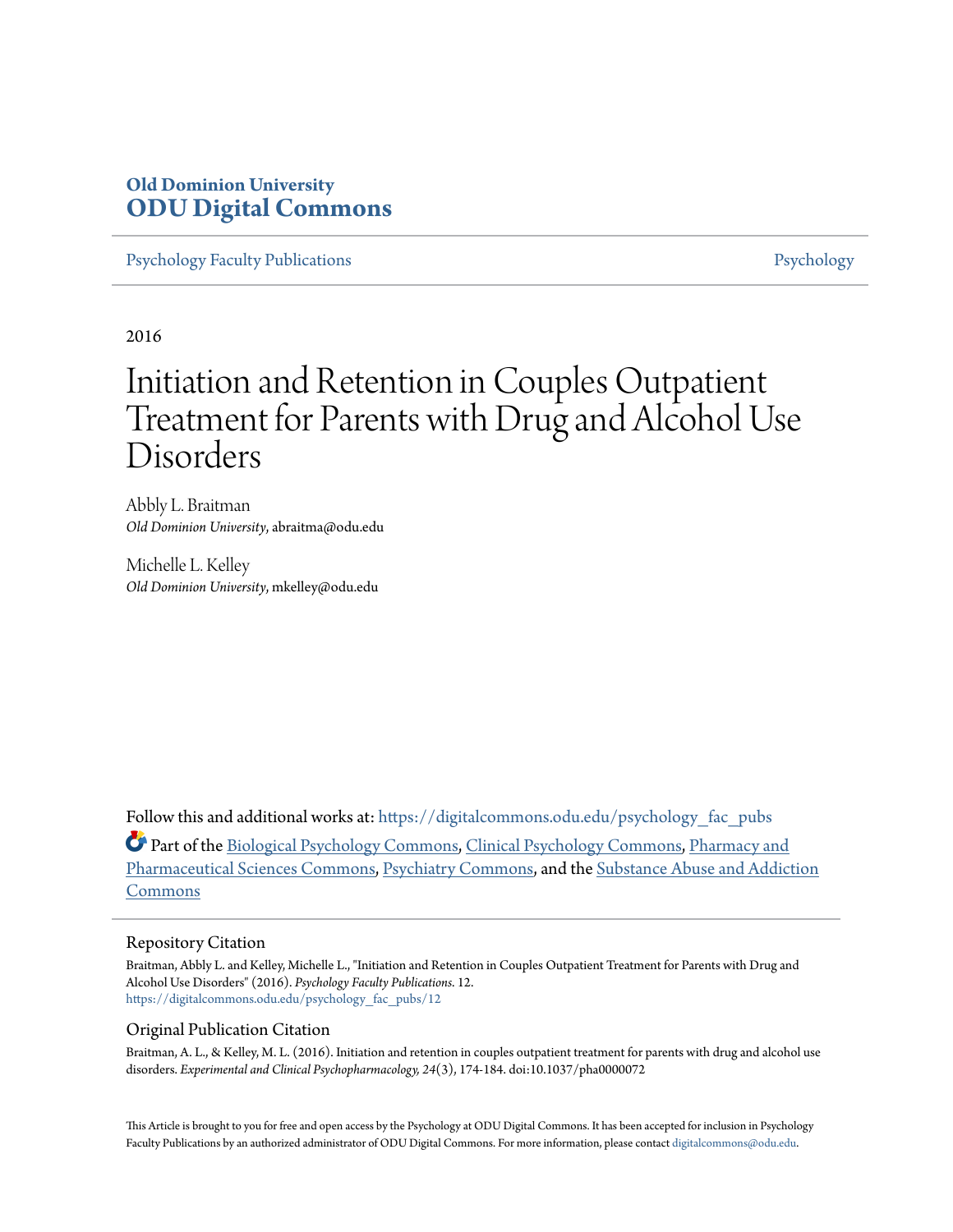

# **HHS Public Access**

Author manuscript Exp Clin Psychopharmacol. Author manuscript; available in PMC 2017 June 01.

Published in final edited form as: Exp Clin Psychopharmacol. 2016 June ; 24(3): 174–184. doi:10.1037/pha0000072.

## **Initiation and Retention in Couples Outpatient Treatment for Parents with Drug and Alcohol Use Disorders**

**Abby L. Braitman, Ph.D.**\* and **Michelle L. Kelley, Ph.D.** Old Dominion University

## **Abstract**

The focus of the current study was to identity mental health, relationship factors, substance use related problems, and individual factors as predictors of couples-based substance abuse treatment initiation and attendance. Heterosexual couples with children that met study criteria were invited to attend 12 sessions of outpatient behavioral couples therapy (BCT). Men were more likely to initiate treatment if they had a higher income, had greater relationship satisfaction, were initiating treatment for alcohol use disorder only, if they were younger when they first suspected a problem, and had higher depression but lower hostility or phobic anxiety. Men attended more treatment sessions if they reported less intimate partner victimization, if they sought treatment for both alcohol and drug use disorder, if they were older when they first suspected a substance use problem, and if they were more obsessive-compulsive, more phobic anxious, less hostile, and experienced less somatization and less paranoid ideation. For women, treatment initiation was associated with less cohesion in their relationships, more somatization, and being older when they first suspected an alcohol or drug use problem. Trends were observed between women's treatment retention and being older, experiencing more somatization, and suspecting drug-related problems when they were younger; however, no predictors reached statistical significance for women. Results suggest that different factors may be associated with men and women's willingness to initiate and attend conjoint treatment for substance abuse.

#### **Keywords**

Addictive Behaviors; Behavioral Couples Therapy; Treatment Initiation; Treatment Retention; Alcohol and Drug Use

> Engaging and retaining clients in outpatient substance abuse treatment is challenging (Dutra et al., 2008. Mitchell & Selmes, 2007). Barriers to initiating and completing substance abuse treatment have been examined in women randomized to (Graff et al., 2009) or given the choice of individual or couples-based treatment (McCrady, Epstein, Cook, Jensen, & Ladd,  $2011$ ), men in couples therapy for drug abuse (Kelly, Epstein, & McCrady, 2004), individuals receiving outpatient treatment for alcohol, drugs, or both (McCaul, Svikis, & Moore, 2001; Weisner & Matzger, 2002), and those receiving detoxification, residential, or outpatient treatment (Weisner, Mertens, Tam, & Moore, 2001). Although couples-involved

<sup>\*</sup>Corresponding author at: Department of Psychology, Old Dominion University, 250 Mills-Godwin Building, Norfolk, VA 23529, United States. Tel.: +1 757 683 4439. ; Email: abraitma@odu.edu.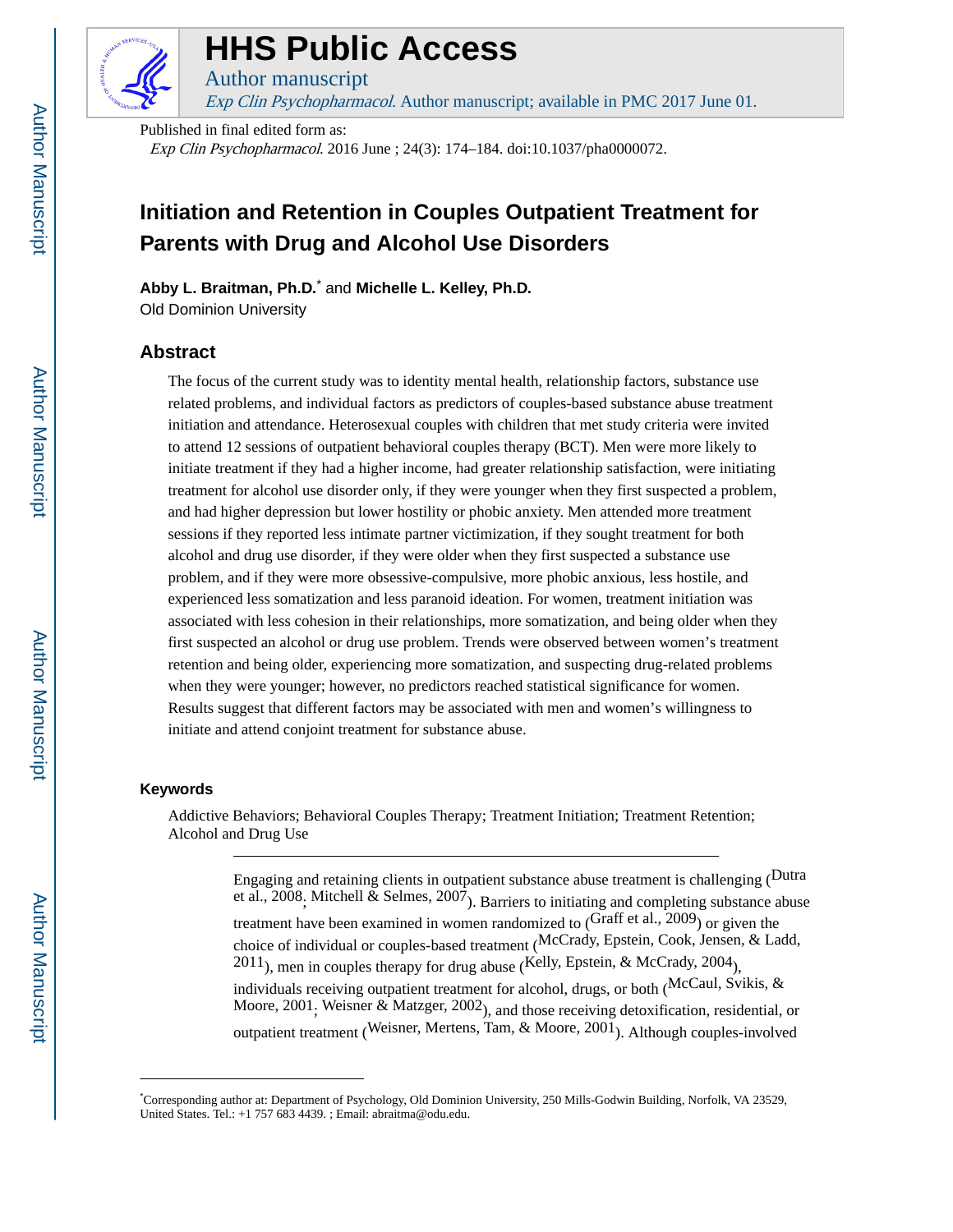approaches to substance abuse treatment are often shown to be more efficacious than individual treatments (e.g., McCrady, Epstein, Cook, Jensen, & Hildebrandt, 2009; O'Farrell & Clements, 2012), couples treatment rests on the willingness of both partners to take part in treatment. In the present study we examined treatment initiation and retention among couples with children who were invited to couples treatment. One or both partners met criteria for alcohol, drugs, or both.

## **Initiation Rates for Substance Abuse Treatment**

In a study conducted in the United Kingdom, 25% of those seeking treatment for drug abuse and 37% seeking treatment for alcohol abuse did not attend their first treatment session (Mitchell & Selmes, 2007). In contrast, Delgadillo et al. (2015) found only 42% of

participants who met criteria for substance abuse and potentially met criteria for depression and consented to take part in an intervention study, actually attended at least one treatment session. After combining rates across eight studies, Kelly et al. (2004) argued that for every 100 callers attending the first treatment session, between 26 and 46 will actually attend their first treatment session.

Among participants who begin treatment, a meta-analysis of 34 controlled psychosocial treatment studies found approximately one-third of participants dropped out before treatment completion (Dutra et al., 2008). Graff et al. (2009)  $_{\text{found}}$  on average, women attended 68.5% of individual or couples treatment sessions for alcohol abuse. However, Gregoire and Schultz (2001) found less than one-quarter of parents referred to substance abuse treatment from child welfare services completed treatment. The difference in attendance may reflect the nature of the samples. Women in the Graff et al. study volunteered for alcohol abuse treatment, whereas parents involved in child welfare services may reflect those ordered to attend treatment or with more severe substance use and barriers that may decrease substance abuse treatment attendance.

## **Predictors of Substance Abuse Treatment Initiation**

At present there is conflicting evidence on whether variables such as sex, type of substance use, and severity of use are associated with treatment initiation and attendance. In a study of individuals ( $N = 1204$ ) seeking outpatient treatment for alcohol or drug abuse, individuals with alcohol use disorder only were more likely to begin treatment. Further, among those with alcohol use disorder, women were more likely to begin treatment than men. Among those seeking treatment for drug abuse, greater severity and employment were associated with treatment initiation (Weisner et al., 2001). In a longitudinal study that examined alcohol treatment-seeking activities among a population with alcohol problems, Weisner and Matzger (2002) found that drug use severity was positively associated with initiating treatment both 1 and 3 years after initial assessment.

Among men who initiated couples-therapy for men's substance abuse, higher income, partner abstinence from alcohol or drug use, referral by local program and practitioner (as compared to responding to newspaper advertisements), longer delay before their first appointment, and older age (a non-significant but large effect) were associated with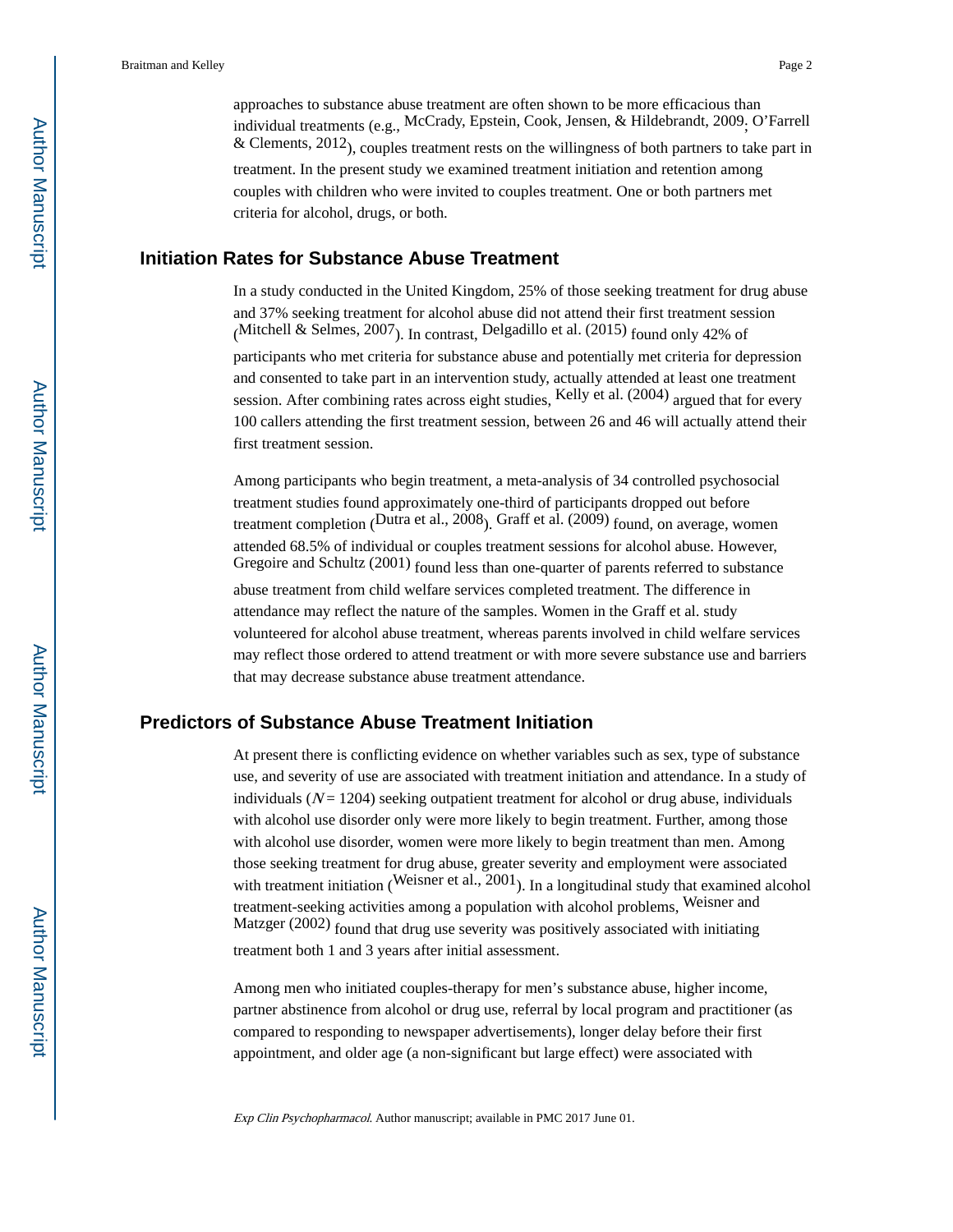treatment initiation (Kelly et al., 2004). When all significant individual predictors were examined simultaneously, only treatment referral emerged as a significant predictor of treatment initiation.

## **Predictors of Substance Abuse Treatment Retention**

Although being White, male, and higher levels of employment were associated with higher retention, type of substance use type (alcohol only, drug only, or polysubstance abuse) was not associated with retention among outpatients (McCaul et al., 2001). Among women receiving individual versus couples treatment for alcohol abuse, better retention was associated with older age, fewer symptoms of alcohol dependence, having a partner who drank, marital satisfaction, and a match between preferred and assigned treatment (Graff et al., 2009). Further, later age of onset has been associated with better treatment engagement through assigned homework (Graff et al., 2009).

Comorbid psychiatric disorders have been associated with poorer substance abuse treatment engagement (typically thought of a step between initiation and full participation; Brown, Bennett, Li, & Bellack, 2011). Further, major depressive disorders have been associated with relapse from heroin, cocaine, or alcohol use disorder (Hasin et al., 2002). Similarly, there was a non-significant tendency for individuals with drug-dependence and antisocial personality disorder (ASPD) to have greater dropout from treatment as compared to those with drug dependence but without ASPD (Kokkevi, Stefanis, Anatasopoulou, & Kostogianni, 1998). Collectively, studies suggest that higher income, employment, and positive feelings toward family members may be associated with greater compliance to treatment, whereas comorbid mental health disorders may reduce program retention.

Both results of individual studies (Cisler, Silverman, Gromov, & Gastfriend, 2010; Conners, Grant, Crone, & Whiteside-Mansell, 2006; McKay, 2005; Simpson, Joe, & Brown, 1997; Stark, 1992<sub>)</sub> and large scale, multi-site, multi-program studies conducted in the United States (Greenfield et al., 2004; Simpson, Joe, & Brown, 1997; Zhang, Friedmann, & Gerstein, 2003<sub>)</sub> and Australia (Darke et al., 2005<sub>)</sub> have shown that retention in treatment has widely been confirmed as the most reliable predictor of improved outcomes. The importance of program adherence cannot be underestimated as continued substance abuse not only has implications for the physical and emotional health of those who abuse substances, but substance abuse has consequences for their loved ones. For instance, among men being treated for a history of alcohol use disorder and partner violence, relapse was associated with greater likelihood of subsequent partner violence (e.g., Mignone, Klostermann, & Chen,  $2009$ <sub>)</sub>.

Beyond the clinical consequences, lack of follow-through from intake to attendance and high levels of dropout may unduly burden program staff and have serious implications for nonprofit substance abuse programs that rely largely on state or local funds or non-private health insurance plans with little or no co-payments. Moreover, a critical review of nine studies that were among the first funded outpatient clinical trials for substance abuse treatment revealed recruitment was a universal challenge regardless of therapy or population. Project staff often had to increase their recruitment and retention efforts, which reduced their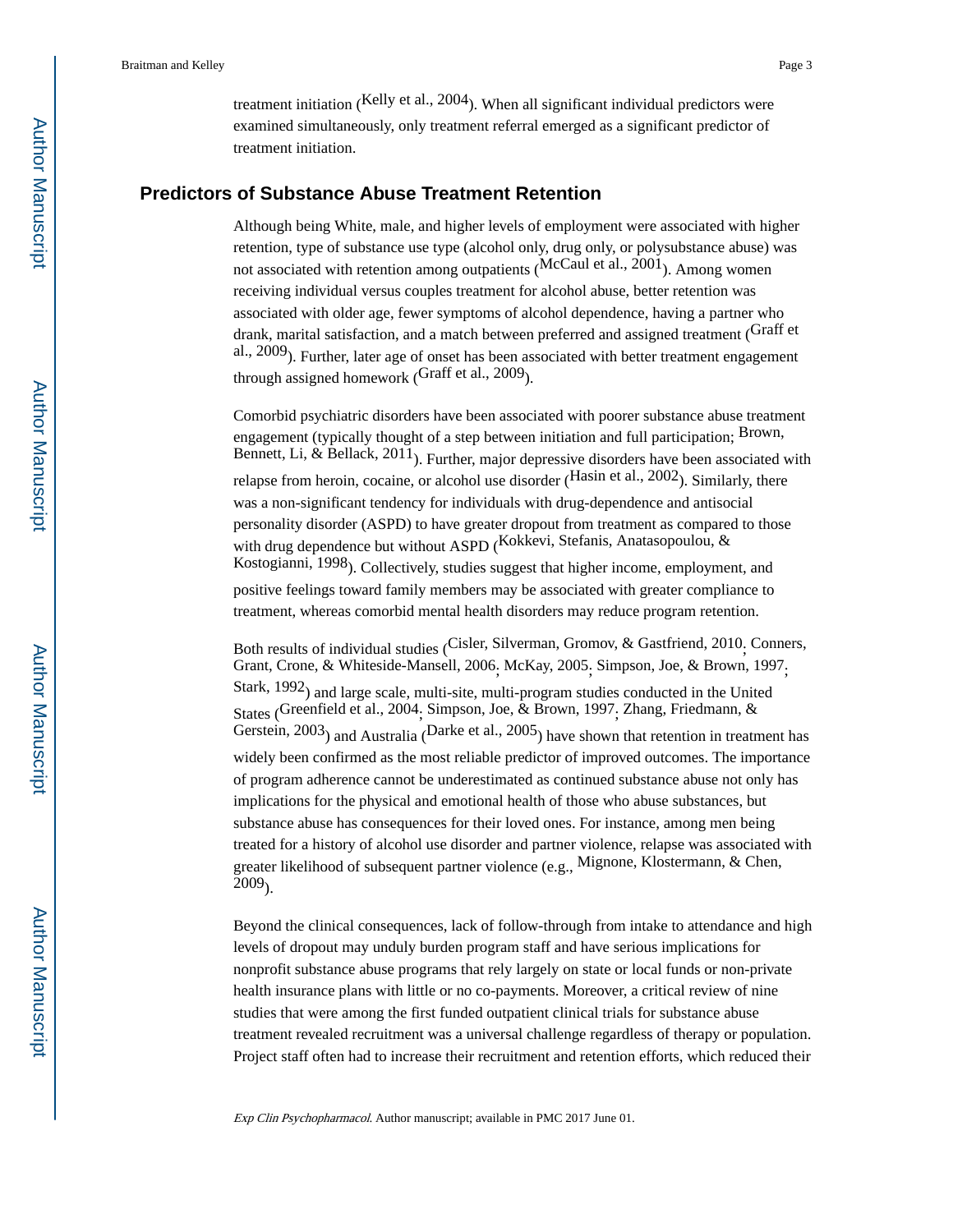ability to address other aspects of the study. These challenges reduced staff morale, extended time lines, reduced power to detect effective treatments (possibly making erroneous conclusions regarding efficacy), and often required investigators to seek additional funding (Ashery & McAuliffe, 1992).

## **Couples Treatment for Alcohol or Drug Use Disorder**

Couples approaches add a level of complexity to therapy. Not only does the client have to agree to treatment, their partner must also agree to attend and support their partners' recovery attempts. One such conjoint treatment for substance abuse is Behavioral Couples Therapy (BCT). BCT is designed to reduce substance use and improve relationship functioning (O'Farrell & Fals-Stewart, 2006). Not surprisingly, women with alcohol use disorder assigned to couples treatment missed significantly more sessions than those assigned to individual treatment (Graff et al., 2009). Further, women seeking treatment for alcohol abuse who chose couples treatment over individual treatment were significantly less likely to enter treatment (McCrady et al., 2011). In fact, the lack of partner support was one of the reasons women entering treatment for alcohol abuse chose individual versus couples' treatment (McCrady et al., 2011). Despite these drawbacks, reviews have shown that BCT results in greater reductions in frequency and negative consequences from use and improved relationship satisfaction, compared to individual-based treatments (Klostermann et al.,  $2011$ ; Meis et al., 2013; O'Farrell & Clements, 2012. Powers, Vedel, & Emmelkamp, 2008<sub>).</sub> Further, women who took part in BCT showed greater reduction in alcohol use and fewer alcohol-related problems as compared to those who took part in individual treatment ( Schumm, O'Farrell, Kahler, Murphy, & Muchowski, 2014). Thus, while BCT may be an

effective option for some couples in which one of both partners have substance use disorder, relatively little research has examined why some couples choose to initiate and continue in BCT. In one of the few studies that examined predictors of couples-based treatment for male partners' alcohol abuse, couples where husbands had higher levels of education, younger age, full-time employment, higher relationship satisfaction, more outpatient help in the previous year, and more alcohol-related arrests were more willing to attend BCT. In contrast, higher women's relationship satisfaction, greater distance to treatment location, and more alcohol-related hospitalization among husbands were associated with rejection of couplesbased treatment (O'Farrell, Kleinke, Thompson, & Cutter, 1986). Identifying variables that are associated with couples' willingness to enter BCT may allow treatment programs to market these couples more effectively and to address risk factors associated with rejecting treatment.

## **The Current Study**

Given the documented difficultly recruiting and retaining participants in studies of substance abuse treatment efficacy (Cisler et al., 2010; Dutra et al., 2008; Mitchell & Selmes, 2007) and the association between treatment dropout and poorer outcomes (Greenfield et al., 2004; Simpson, Joe, & Brown, 1997; Zhang, Friedmann, & Gerstein, 2003), understanding why some couples take part in couples-based treatments and others do not is imperative. Thus, the focus of the current study was to identity demographic (e.g., age, income), mental health (psychiatric symptoms), relationship factors (relationship satisfaction, intimate partner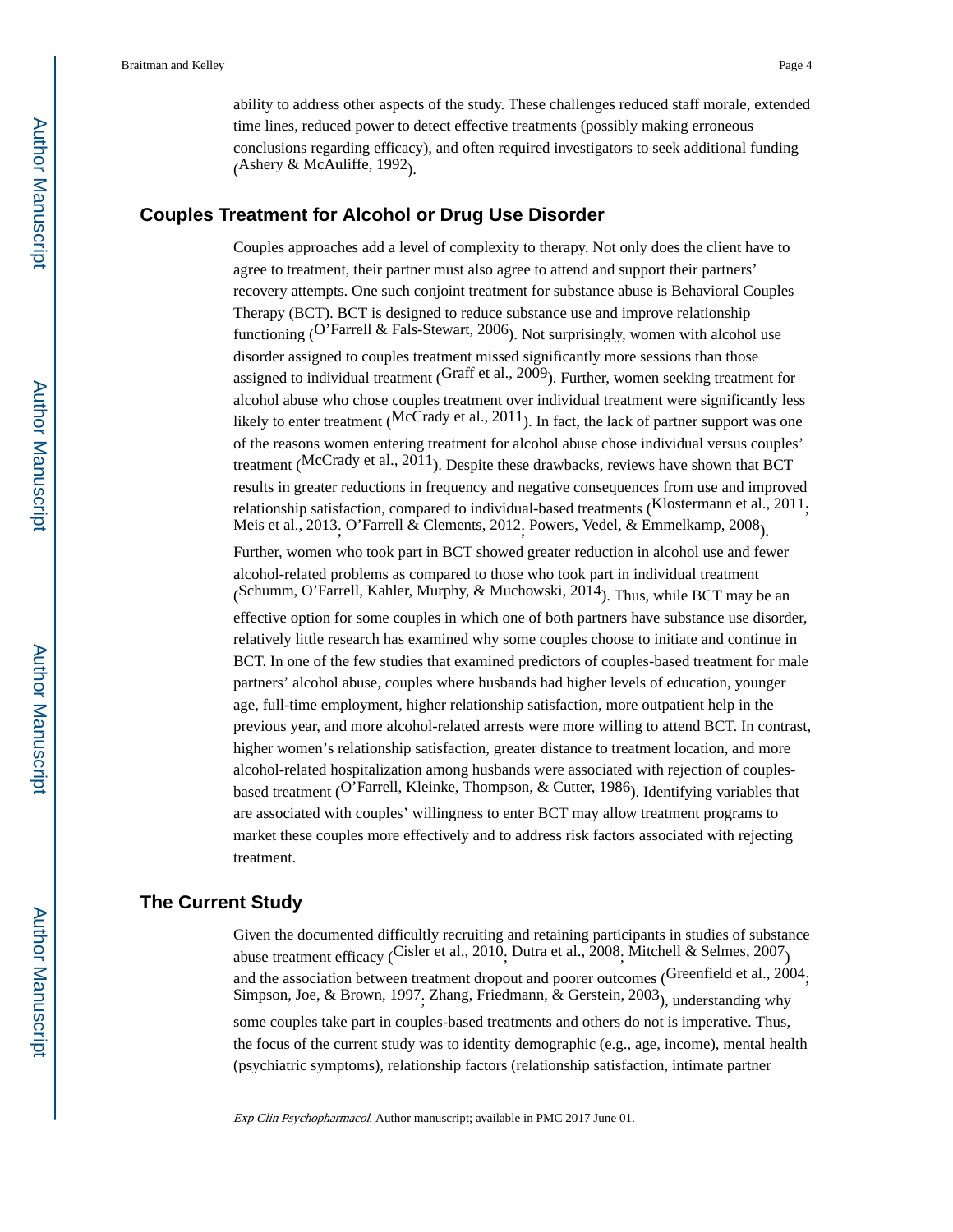violence), and substance use related problems (e.g., type of substance use, age at which the individual first suspected alcohol or drug problems, and whether one or both partners met substance use disorder criteria) as predictors of treatment initiation and attendance among heterosexual couples with children. Couples that met study criteria were invited to attend 12 sessions of outpatient BCT. Zero-inflated Poisson (ZIP) models were used to allow for the simultaneous examination of treatment initiation and retention. ZIP models operate under the assumption that different processes may be involved when predicting who initiates treatment versus who attends more sessions among those who do initiate treatment, by treating them as two distinct processes.

## **Method**

#### **Participants**

Participants were  $n = 98$  heterosexual couples seeking treatment for substance abuse for one or both partners. Eligibility criteria included at least one partner meeting Structured Clinical Interview for DSM-IV-TR Axis I Disorders (SCID; First, Spitzer, Gibbon, & Williams, 2010) for substance use, married or living together, having at least one child under the age of 18 who resided in the home, no severe interparental violence (as determined by either parent

endorsing one or more items that comprise severe violence on the Conflict Tactics Scale-2;

Straus, Hamby, Boney-McCoy, & Sugarman, 1996<sub>), and both partners being fluent in</sub> English. Approximately half of couples ( $n = 46$ ; 46.9%) were married. On average, couples had lived together 8.20 years ( $SD = 6.71$ ). Average age was 38.20 years ( $SD = 8.35$  years) for male partners and 36.14 years ( $SD = 8.29$  years) for female partners. See Table 1 for descriptive information for the final sample, including demographic information and model variables.

#### **Procedure**

Participants were recruited from outpatient treatment centers specializing in substance abuse treatment (one in western New York, one in southeastern Virginia) or through advertising efforts (Virginia only). The outpatient centers offered free treatment through non-profit programs. Potential participants were informed at the time of in-taken (often over the phone) or at first walk-in about the study as an alternative to standard treatment, so they were seeking treatment but had not yet engaged. Both forms of treatment (outpatient center versus the current study) were free, but clients would be paid for their time spent completing assessments as part of the current study. Moreover, the current study focused on couples treatment. Potential participants gave permission to be contacted about the study. After both partners indicated interest, a meeting was arranged with researchers in which potential participants were provided a complete description of the study and both partners provided written informed consent. After consent was obtained, interviews were conducted with each partner privately and in separate rooms by one of three licensed counseling or clinical psychologists with approximately 15 years of clinical and clinical research experience, or a trained research assistant under the supervision of the licensed psychologists. The SCID (First et al., 2010) was used to determine whether individuals met criteria for diagnosis of a substance use disorder (specifically drug, alcohol, both, or neither disorder). Diagnoses of either dependence or abuse were sufficient for study enrollment. Previous research has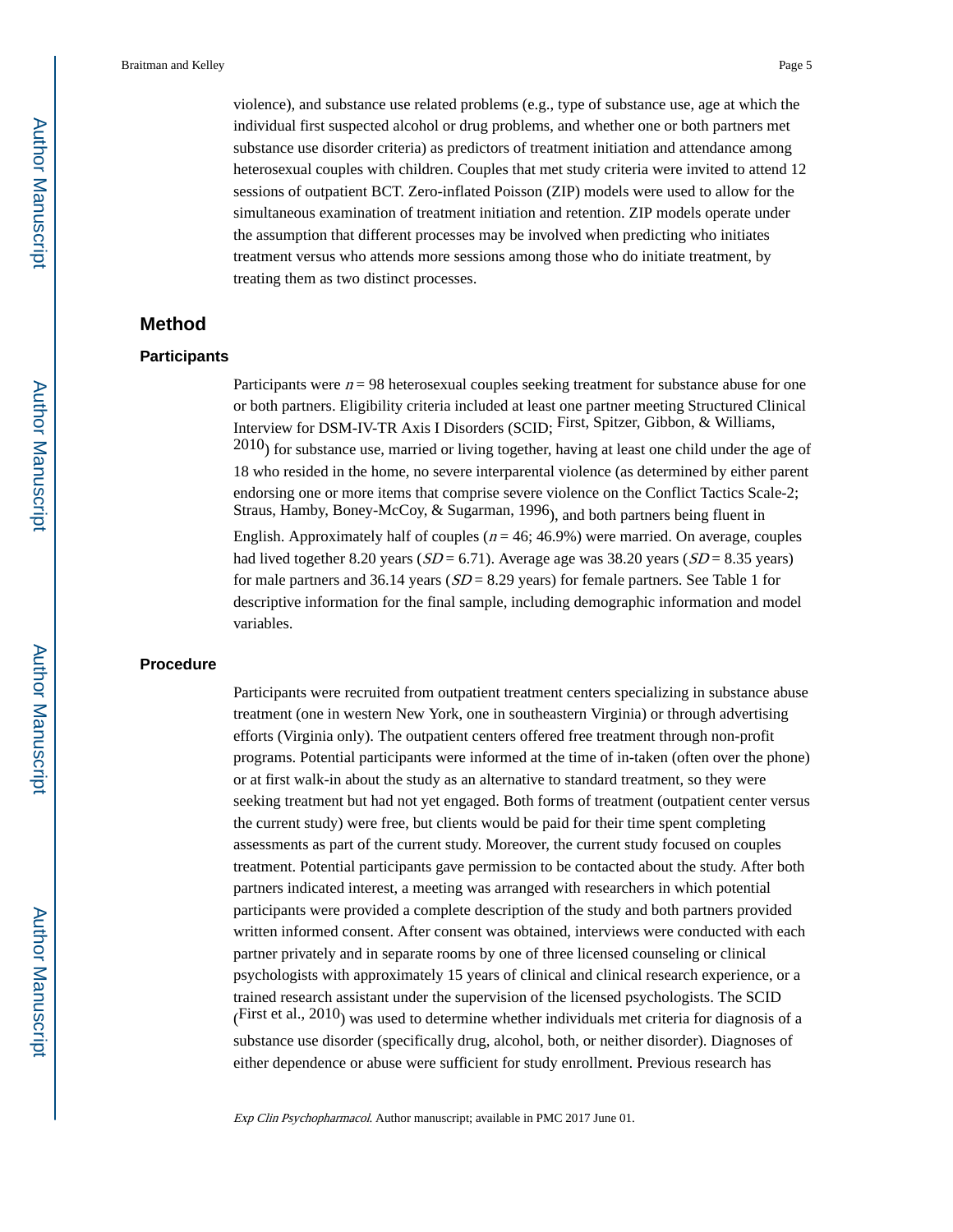demonstrated SCID I scores and diagnoses to be reliable across multiple raters (Lobbestael, Leurgans,  $&$  Arntz, 2010,

After being screened for eligibility criteria and completing the baseline assessment, participants were invited to attend 12 weekly one-hour treatment sessions of BCT. We explained that BCT is a conjoint treatment for substance use disorder that is designed to facilitate partners' ability to support one another's sobriety as well as to address relationship issues that often co-occur when one or two parents have a drug or alcohol use disorder (e.g., trust, communication). Treatment would include exercises designed to improve communication, problem-solving skills, and reinforce sobriety. Participants who were already attending self-help groups (e.g., Alcoholics Anonymous, Narcotics Anonymous, Al-Anon) at the time of study enrollment were allowed to continue during the active treatment phase of the study. However, participants were prohibited from attending other active treatments during the weekly BCT sessions. Because of the potential secondary outcomes on parenting, each couple identified one child under age 18 living in the household as an assessment target for the efficacy of parenting outcomes post-treatment. Information was also collected regarding this child's age and sex.

Therapists called each couple typically the day before the session as a reminder. Couples were permitted to reschedule sessions as needed as long as they notified research staff ahead of time. Project staff attempted to be accommodating to work, families illnesses, and so forth. Many sessions were held during the evenings or on weekends. Project staff called couples after missed sessions to reschedule. Many couples that discontinued participation or never initiated treatment notified project staff that they were no longer interested in participating or that they were moving, etc. Some couples indicated they would contact project staff with openings, but never responded. All couples were compensated \$60.00 (\$30.00 each) for completion of the baseline assessment. Treatment sessions were free. The study was conducted in accordance with the code of ethics of the American Psychological Association and human subjects approval was granted by the participating research university prior to participation.

#### **Measures**

**Number of sessions—**After completing the baseline assessment, eligible couples were invited to attend 12 weekly one-hour sessions of BCT. Number of treatment sessions each couple actually attended (0-12) served as the outcome variable for these analyses. While many couples attended all possible session ( $n = 25$ ; 25.5%), many other couples never initiated treatment, thus attended no sessions at all  $(n = 22; 22.4\%)$ . This resulted in a zeroinflated count variable.

**Relationship satisfaction—**Relationship satisfaction for the past 90 days was assessed using the Dyadic Adjustment Scale (DAS; Spanier, 1976), including the subscales of dyadic consensus (i.e., agreement about substantive life issues; 13 items, male  $\alpha = .85$ , female  $\alpha = .$ 91), dyadic satisfaction (i.e., level of happiness in the relationship; 10 items, male  $\alpha = .85$ , female  $\alpha$  = .89), affectional expression (i.e., demonstrating physical affection; 4 items, male  $\alpha = .68$ , female  $\alpha = .66$ ), and dyadic cohesion (i.e., engaging in pleasant activities together;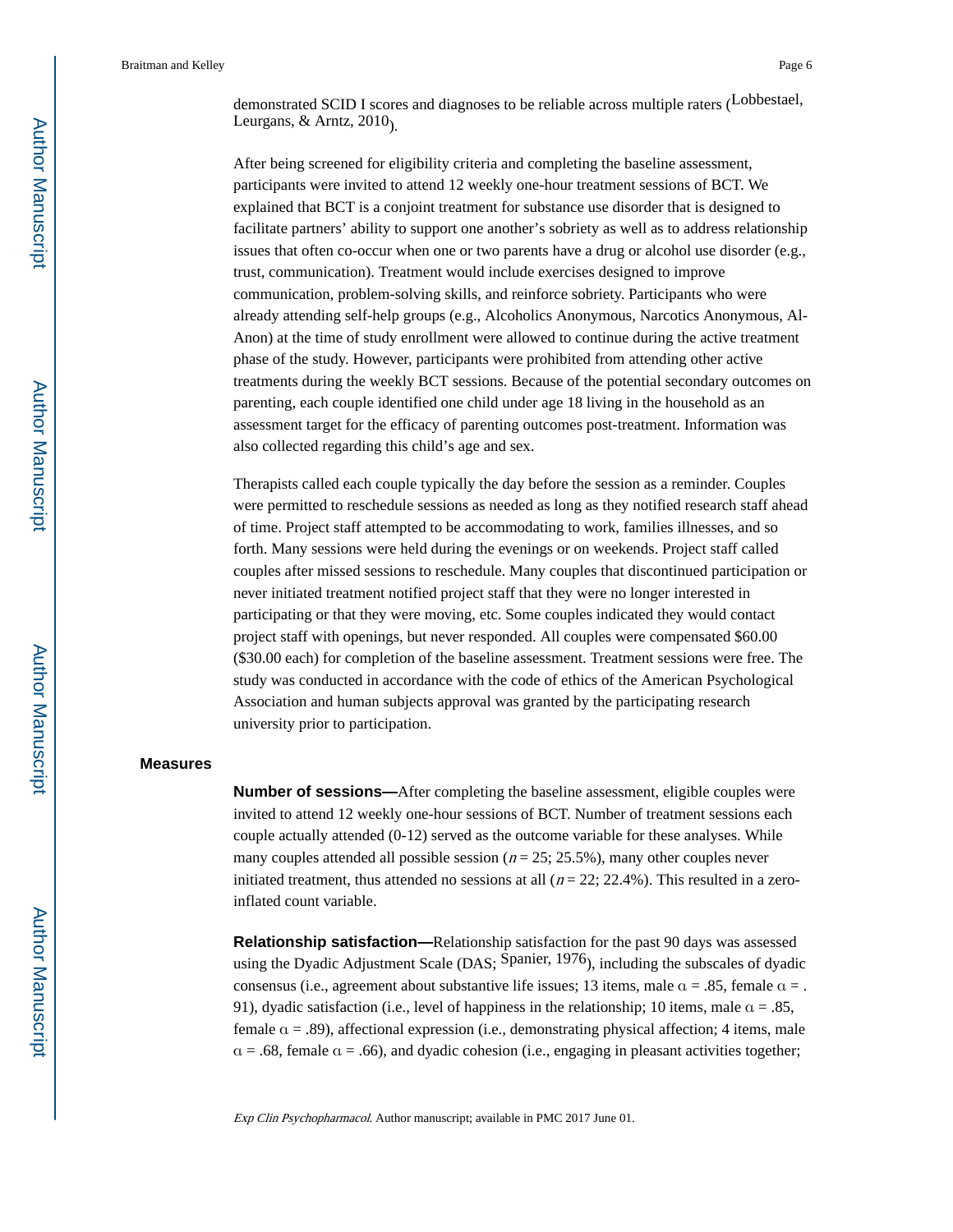5 items, male  $\alpha = .82$ , female  $\alpha = .84$ ). Although most items are scored on a 6-point response scale from Always Agree to Always Disagree, other items are scored based on the frequency of activities, degree of happiness, or item that most reflects their belief about the future or their relationship.

**Psychiatric symptoms—**Psychiatric symptoms were assessed using the Symptom Checklist-90-Revised (SCL-90; Derogatis, 1992). Participants were asked how much a problem distressed him or her in the past 7 days on a scale of 0 (Not at all) to 4 (Extremely). The 90 items in the inventory represent the nine subscales of 1) somatization (12 items, male  $\alpha = .87$ , female  $\alpha = .87$ , 2) obsessive-compulsive (10 items, male  $\alpha = .91$ , female  $\alpha = .87$ ), 3) interpersonal sensitivity (9 items, male  $\alpha = .87$ , female  $\alpha = .87$ ), 4) depression (13 items, male  $\alpha = .90$ , female  $\alpha = .92$ , 5) anxiety (10 items, male  $\alpha = .89$ , female  $\alpha = .88$ ), 6) hostility (6 items, male  $\alpha = .82$ , female  $\alpha = .80$ ), 7) phobic anxiety (7 items, male  $\alpha = .78$ , female  $\alpha = .89$ , 8) paranoid ideation (6 items, male  $\alpha = .78$ , female  $\alpha = .81$ ), and 9) psychoticism (10 items, male  $\alpha = .82$ , female  $\alpha = .77$ ). Higher scores represent higher severity for that symptom type (e.g., more depressive symptoms, greater hostility).

**Intimate partner violence—**Within couple violence was assessed using the physical assault and injury subscales of the Revised Conflict Tactics Scale (CTS-2; Straus et al.,  $1996$ ). Participants responded to 7 items including both minor physical assault (e.g., "grabbed my partner") and minor injury (e.g., "had a sprain, bruise, or small cut because of a fight with my partner"), indicating how often these events occurred in the past year using a grouped frequency response scale. Items assessing severe assault or injury were excluded because participants were screened for severe violence prior to participation. Consistent with the past year scoring approach, midpoints were used in scale calculations for each response range. Responses ranged from "*this has never happened*" (scored as 0) to "*more than 20* times in the past year" (recommended midpoint of 25). The 12 item scores were summed to create a total physical assault score. See Table 1 for mean scores by partner and violence type (e.g., perpetration versus victimization).

**Age of first experiencing problems—**Participants were asked two questions: (1) at what age they first began to experience drinking problems (e.g., criticism of their drinking, accidents, drunk driving arrests, health problems, and so forth) and (2) age at which they first began to experience problems from drug use (e.g., criticism of their drug use, accidents, arrests related to drugs, health problems, and so forth). These were each a single item, in which the participant indicated the age at which they first noticed these issues. These questions were only asked of participants who indicated they previously used alcohol (for drinking-related problems) or used drugs (for drug-related problems). However, many participants chose to skip this item, leaving 57 couples who responded to the item about experiencing alcohol-related problems, and 16 couples who responded to the item about experiencing problems related to their drug use.

**Demographics—**Participants were asked to report their age, sex, race/ethnicity, employment status, length of relationship, and age and sex of the target child. Income was assessed using ordered categories ranging from 0 (No income at all) to 14 (\$60,001 or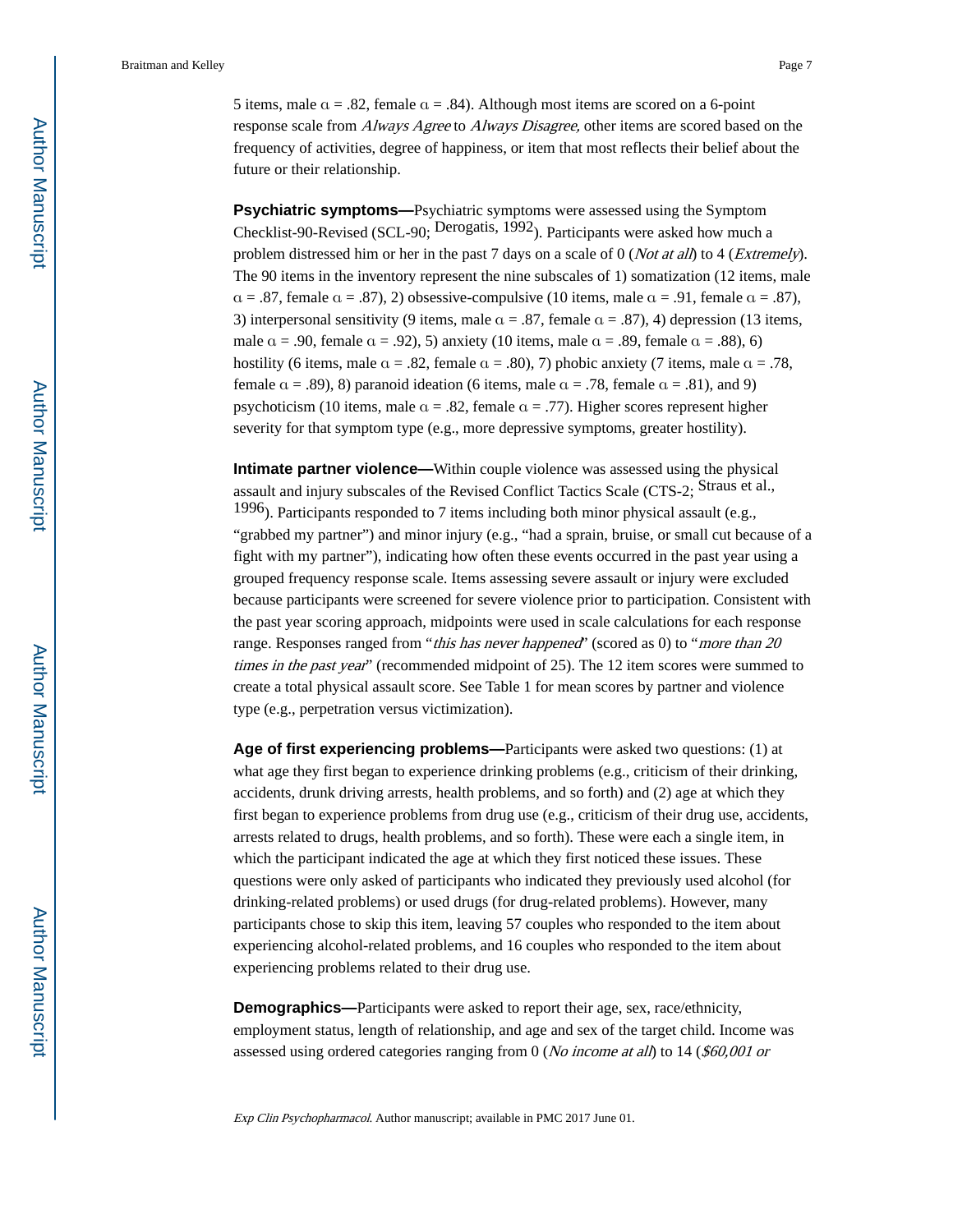## **Results**

#### **Preliminary Analyses**

The sample included 38 men (38.8%) who met DSM-IV-TR criteria for drug and alcohol dependence or abuse, 28 men (28.6%) who met criteria for alcohol dependence or abuse, 14 men (14.3%) who met criteria for drug dependence or abuse, and 18 men (18.4%) who did not meet criteria for drug or alcohol dependence or abuse. For female partners, 20 women (20.4%) met DSM-IV-TR criteria for drug and alcohol dependence or abuse, 11 women (11.2%) met criteria for alcohol dependence or abuse, and 10 women (10.2%) met criteria for drug dependence or abuse; 57 women (58.2%) did not meet criteria for drug or alcohol dependence or abuse. All dependence or abuse criteria were evaluated for the past 6 months to reflect active use. Drug use was evaluated for multiple types of drugs, including sedatives, cannabis, stimulants, opioids, cocaine, hallucinogens, or other drugs. Because of the low-<sup>n</sup> for participants who meet dependence or abuse criteria for specific types (e.g., 0, 1, or 2 participants meeting criteria for diagnosis), overall drug dependence or abuse was used in the current study (i.e., collapsed across type). The most frequently endorsed drug type for male partners was cannabis ( $n = 29$ ; 29.6%), with opioids ( $n = 16$ ; 16.3%) most frequently endorsed for female partners.

A series of one-way between subjects ANOVAs examined if recruitment type (i.e., referral in New York  $[n = 42; 42.9\%]$ , referral in Virginia  $[n = 19; 19.4\%]$ , or advertisement [Virginia only;  $n = 37$ ; 37.8%]) had an impact on any study variables. For the outcome variable, there was not an effect on the outcome of number of sessions,  $F(2, 95) = 2.02$ ,  $p =$ . 139, nor were there significant differences in variability across groups as indicated with a Levene's test,  $F(2, 95) = 1.82$ ,  $p = .168$ . Similarly, after dummy coding sessions attended to reflect initiating treatment ( $0 = never initiated$ ,  $1 = attended$  any sessions), there was not an effect of recruitment type on treatment initiation,  $\chi^2(2) = 2.04$ ,  $p = .360$ . Table 1 includes a column indicating the p-value for each additional ANOVA exploring study predictors. As seen in Table 1, recruitment type was unrelated to dyadic satisfaction, dyadic cohesion, age of first problems for alcohol or drugs, most psychiatric symptoms, and intimate partner violence. However, recruitment type was associated with dyadic consensus reported by male,  $F(2, 95) = 3.31$ ,  $p = .041$ , and female partners,  $F(2, 95) = 5.95$ ,  $p = .004$ , as well as affectional expression reported by male,  $F(2, 95) = 3.62$ ,  $p = .031$ , and female partners,  $F(2, 95) = 3.62$ ,  $p = .031$ , and female partners,  $F(2, 95) = .031$  $95$ ) = 3.46,  $p = .036$ . In all instances, couples in New York reported higher consensus and affectional expression than couples in Virginia. In addition, male partners from New York were younger ( $M = 35.24$ ,  $SD = 7.81$ ) than partners from Virginia (referral  $M = 41.21$ ,  $SD =$ 7.99; advertisement  $M = 40.03$ ,  $SD = 8.25$ ),  $R(2, 95) = 5.17$ ,  $p = .007$ . Similarly, female partners from New York were younger ( $M = 32.50$ ,  $SD = 7.75$ ) than female partners from Virginia (referral  $M = 38.58$ ,  $SD = 8.84$ ; advertisement  $M = 39.03$ ,  $SD = 7.10$ ),  $R2$ ,  $95$ ) = 8.17,  $p = .001$ . Male partners from Virginia had higher incomes than partners in New York,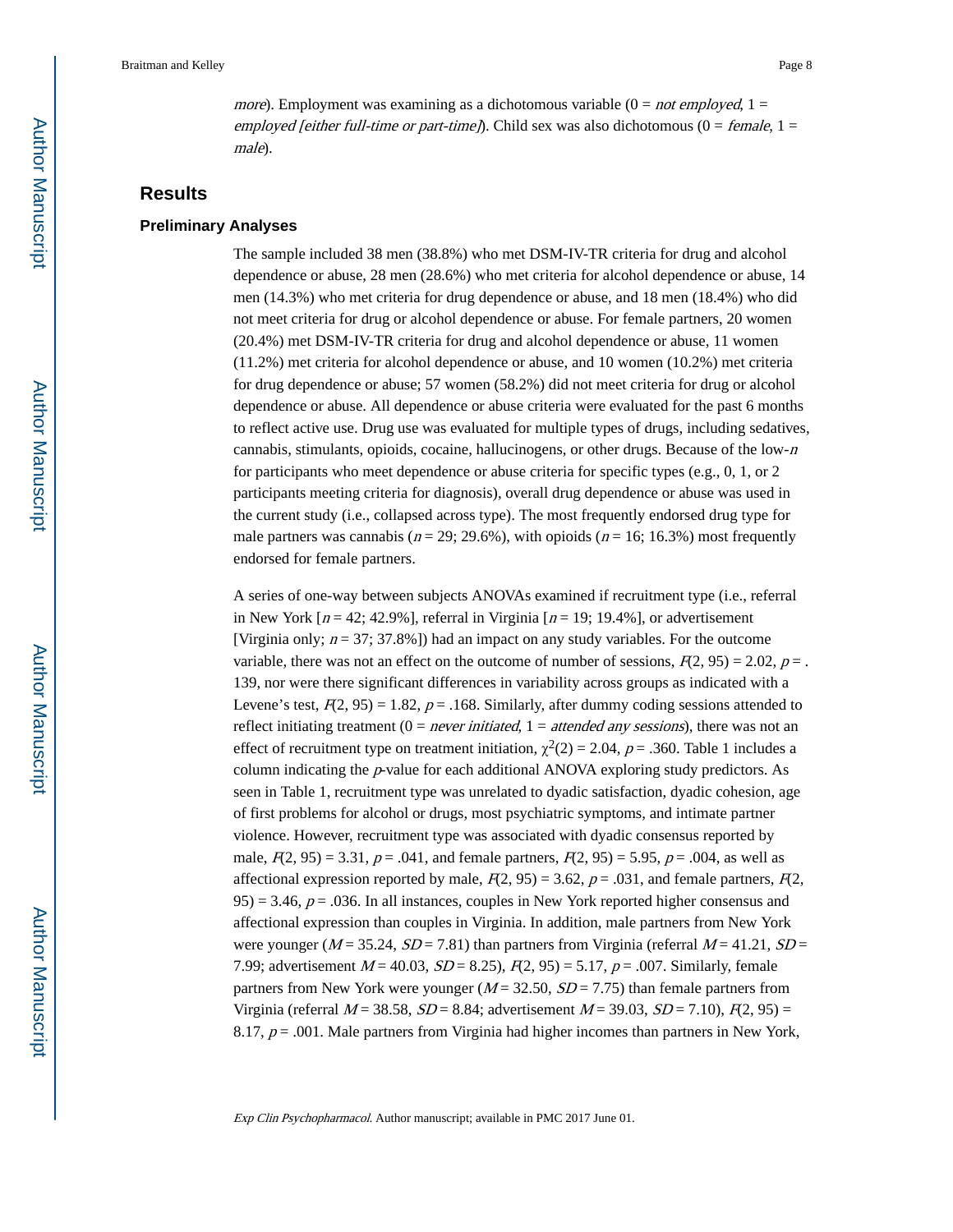$F(2, 95) = 5.46$ ,  $p = .006$ . And finally, female partners from New York reported lower depression symptoms than female partners in Virginia,  $F(2, 95) = 4.82$ ,  $p = .010$ .

Number of days lapsed from the pretreatment assessment to the first treatment session was 22.04 days on average, but with a substantial amount of variability across couples  $(SD=$ 20.14 days). While every effort was made to begin treatment within a timely manner, it was not always possible for participants to return quickly. However, number of days lapsed prior to treatment initiation did not vary across recruitment sites,  $F(2, 72) = 0.43$ ,  $p = .655$ , nor was it significantly related to number of sessions attended,  $r(73) = -.13$ ,  $p = .254$ .

Preliminary analyses (chi-square analyses and Poisson regressions) indicated that type of substance use for male partners (alcohol only, drug[s] only, or polysubstance) was unrelated to both initiating treatment,  $\chi^2(3) = 1.80$ ,  $p = .616$ , and number of sessions attended  $\chi^2(3) =$ 1.09,  $p = .779$ . Similarly, type of substance abuse for female partners was not related to initiating treatment,  $\chi^2(3) = 1.12$ ,  $p = .773$ , nor number of sessions attended  $\chi^2(3) = 0.77$ , p = .857. Finally, couple type (one versus both partners dependent) was unrelated to both initiating treatment,  $b = 0.51$ ,  $β = 0.03$ ,  $p = .835$ , and number of sessions attended,  $b = -0.20$ ,  $\beta = -0.44$ ,  $p = .504$ . Thus, these variables were excluded from the main analyses described below.

#### **Analysis Approach**

A total of 10 models were conducted, with number of treatment sessions attended as the outcome variable. One model each was conducted for relationship satisfaction (all subscales), intimate partner violence (perpetration and victimization), psychiatric symptoms (all subscales), age of first problematic alcohol use, age of first problematic drug use, age, income, employment status, child age, and child sex. Each model included predictors for male and female partners simultaneously, with subscales used for each relevant model. Two exceptions were created: for child age and child sex, only one partner's estimates were used (male partners). Because the values reported were for the same child, including both partners' estimates would have created issues of multicollinearity. For all models, ZIP regressions were conducted using Mplus (version 6.1; Muthén & Muthén, 1998-2010). This approach allowed for two regression components to be simultaneously estimated: a logit regression predicting values of zero (probability of abstaining from treatment; i.e., noninitiation), and a Poisson regression predicting the log of the count component (number of sessions attended; i.e., retention). The logit model allowed the identification of factors that predict if a couple never initiated treatment despite completing the screening and enrollment process for the study. The Poisson model allowed the identification of factors that predict how many sessions the couple attended.

Due to the relatively small size of the current sample (consistent with outpatient treatment research, e.g., Graff et al., 2009; Kelly et al., 2004; McCrady et al., 2011), results include beta values as an indicator of effect size for all analyses, and discussions highlight demonstrated trends that fail to reach statistical significance ( $p < .10$ ) to prevent missing clinically meaningful effects (Ashery & McAuliffe, 1992).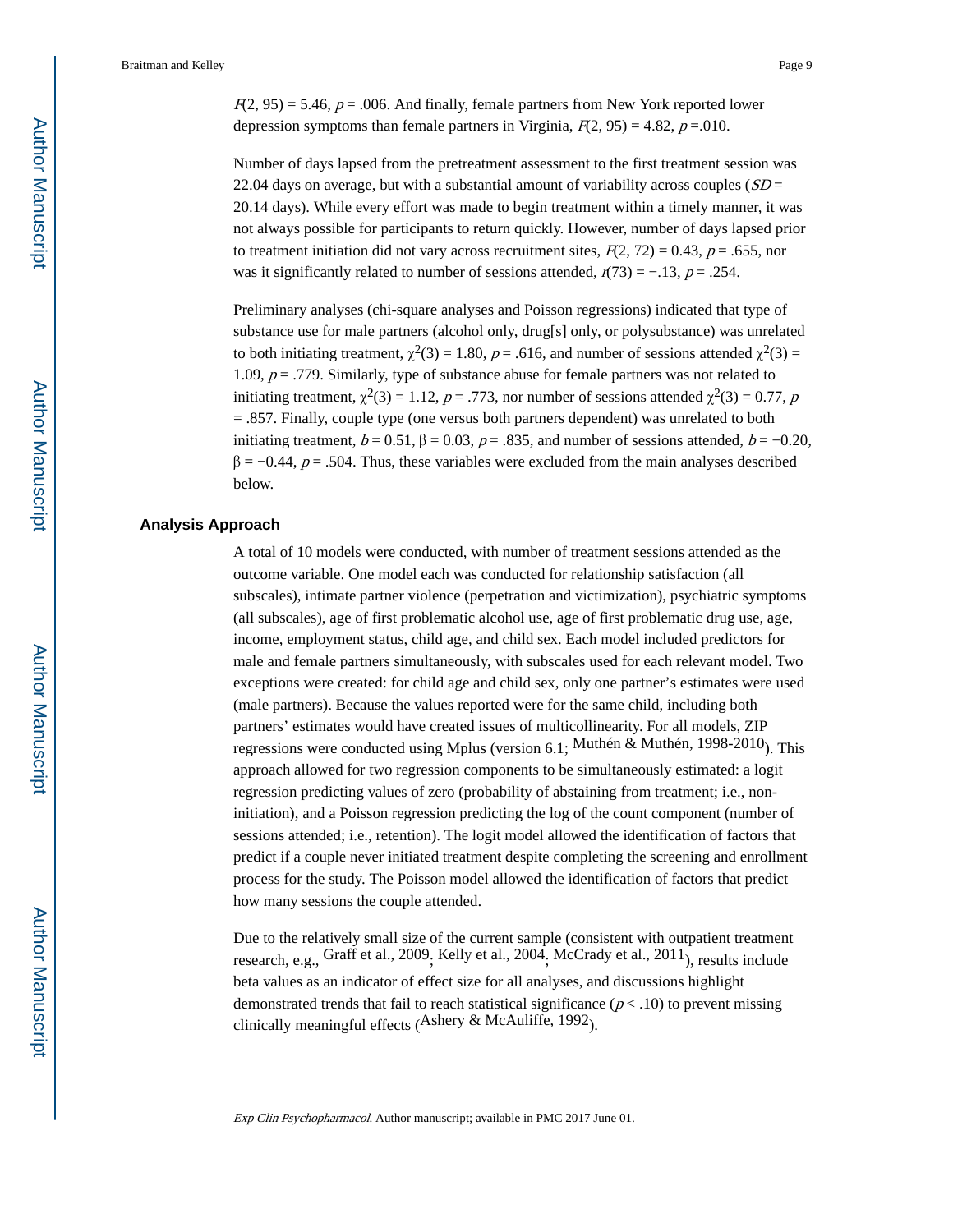#### **Treatment Initiation**

Both male dyadic satisfaction,  $b = -0.16$ ,  $\beta = -0.58$ ,  $p = .010$ , and female dyadic cohesion, b = 0.21,  $\beta$  = 0.47,  $p$  = .037, significantly predicted treatment initiation. Higher male satisfaction was related to starting treatment, whereas higher female dyadic cohesion was associated with not starting treatment. The other DAS subscales did not significantly predict treatment retention (see Table 2 for a full list of parameter coefficients). For intimate partner violence, both perpetration and victimization were non-significant for both men and women. However, there was a tendency for males' reports of the perpetration of partner violence to be associated with less likelihood of initiating treatment,  $(b = 0.12, \beta = 0.51, p = .061)$ .

For psychiatric symptoms, the subscales of male depression,  $b = -5.14$ ,  $\beta = -1.07$ ,  $p = .029$ , and female somatization,  $b = -1.99$ ,  $\beta = -0.41$ ,  $p = .024$ , significantly predicted initiating treatment in which couples with higher male depression and higher female partner somatization were more likely to start treatment, whereas male hostility,  $b = 3.04$ ,  $\beta = 0.62$ , p = .003, and male phobic anxiety,  $b = 4.15$ ,  $\beta = 0.65$ ,  $p = .025$ , were significantly associated with a reduced likelihood of initiating treatment. Female psychoticism also trended toward a reduced likelihood of initiating treatment,  $b = 2.63$ ,  $β = 0.39$ ,  $p = .064$ , but not significantly so. Other psychiatric symptoms were unrelated to treatment initiation.

The age the woman first experienced problems related to her drinking,  $b = -0.31$ ,  $\beta = -1.54$ ,  $p = .019$ , or drug use,  $b = -0.13$ ,  $\beta = -0.55$ ,  $p = .025$ , were both significantly associated with initiating treatment. That is, couples in which female partners were older when they developed these problems were more likely to start treatment. However, the age the male partner first experienced problems related to his drinking,  $b = 0.31$ ,  $\beta = 1.56$ ,  $p = .017$ , was negatively significantly associated with initiating treatment. That is, couples in which male partners were older when they first noticed these issues were less likely to start treatment. Age the male partner first experienced problems related to his drug use was unassociated with initiating treatment.

For demographics, male income was also significantly associated with initiating treatment, b  $= -0.12$ ,  $\beta = -0.28$ ,  $p = .032$ , that is, couples in which male partners had higher income were more likely to start treatment. Female income was not significantly associated with initiating treatment. Age was not associated with initiating treatment. Male partner and female partner employment status were also not significantly associated with initiating treatment. Age of the target child was significantly associated with treatment initiation,  $b = -0.14$ ,  $\beta = -0.33$ , p  $= 0.017$ , such that couples with older children were more likely to start treatment. Child sex, however, was unrelated to treatment initiation.

#### **Number of sessions**

Despite its associations with treatment initiation, relationship satisfaction was unrelated to number of sessions attended by the couple. See Table 3 for a full list of parameter coefficients for predicting number of sessions. Also, contrary to treatment initiation findings, intimate partner violence predicted number of sessions attended. Couples in which the male partner reported higher levels of being the victim of violence were associated with attending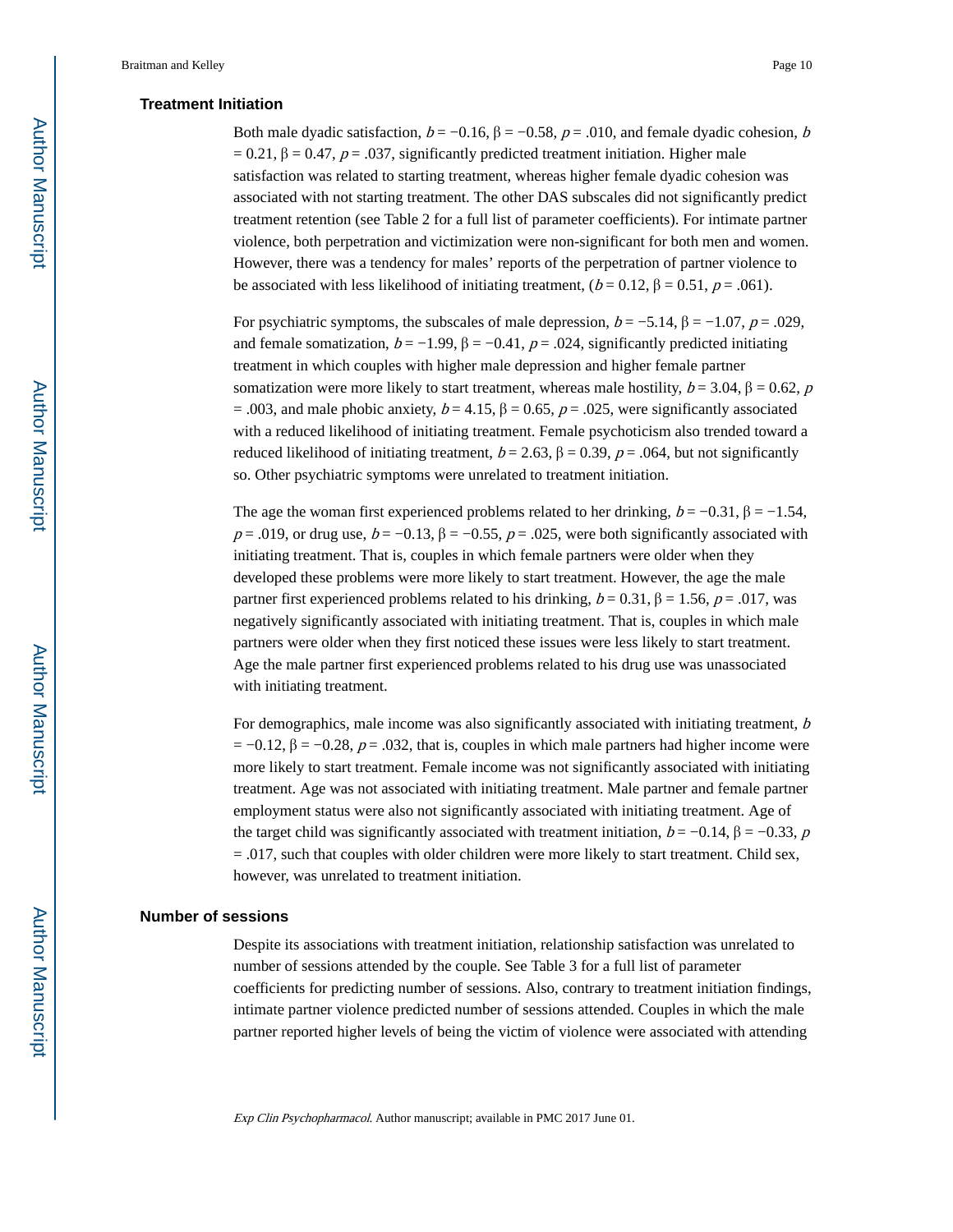fewer sessions,  $b = -0.03$ ,  $\beta = -0.89$  p = .034. Male reports of perpetration of violence and female reports for both were not related to the number of sessions attended.

Regarding psychiatric symptoms, couples in which men reported more obsessivecompulsive symptoms,  $b = 0.53$ ,  $\beta = 0.82$ ,  $p = .038$ , and more phobic anxiety,  $b = 0.55$ ,  $\beta =$ 0.60,  $p = .013$ , attended significantly more sessions. However, couples in which men reported more somatization symptoms,  $b = -0.69$ ,  $\beta = -0.90$ ,  $p = .002$ , more hostility,  $b =$  $-0.59$ , β =  $-0.85$ , p = .007, and more paranoid ideation, b =  $-0.39$ , β =  $-0.59$ , p = .045, attended significantly fewer sessions. Females who reported more somatization symptoms, <sup>b</sup> = 0.43,  $\beta$  = 0.63,  $p$  = .056, trended toward attending more sessions (an effect that failed to reach significance). Other psychiatric symptoms were not associated with number of sessions attended.

The age the male partner first experienced problems related to his drinking,  $b = 0.06$ ,  $\beta =$ 1.82,  $p = .009$ , or drug use,  $b = 0.02$ ,  $β = 0.54$ ,  $p = .049$ , were both significantly associated with session attendance. That is, couples in which male partners were older when they first noticed these issues attended significantly more sessions. However, the age the woman first experienced problems related to her drug use,  $b = -0.05$ ,  $\beta = -0.98$ ,  $p = .058$ , trended toward an association with session attendance, where couples in which female partners who were older when they first noticed these issues attended fewer sessions, but not significantly so. Age the female partner first experienced problems related to her drinking was unassociated with initiating treatment.

For demographics, neither male nor female partner's income was not significantly associated with session attendance. Male partner's age was also unassociated with session attendance. However, female age demonstrated a non-significant positive association, such that couples in which women were older attended more sessions, but not significantly so. Similarly, male partner employment status was unrelated to session attendance, but female partner employment status demonstrated a non-significant trend, such that women who were employed were likely to attend more sessions (though this was not significant). Neither age nor sex of the target child was significantly associated with number of sessions attended.

## **Discussion**

The current study was a prospective assessment of treatment initiation and retention among couples with children seeking treatment for one or both partner's substance use (alcohol only, drug[s] only, or polysubstance). ZIP models revealed differential prediction for treatment initiation versus retention among relationship factors, psychiatric symptoms, substance use history, and demographic predictors.

Similar to O'Farrell et al. (1986), couples were more likely to initiate treatment if men had a higher level of satisfaction in the relationship (i.e., dyadic satisfaction). Importantly, among problem drinkers, spouses and significant others are the most common others to suggest the problem drinker cut down drinking or to issue an ultimatum to enter treatment (Room, Matzger, & Weisner, 2004). Moreover, women often face a lack of family or partner support to enter treatment (e.g., see Greenfield et al., 2007 for a review; McCrady et al., 2011).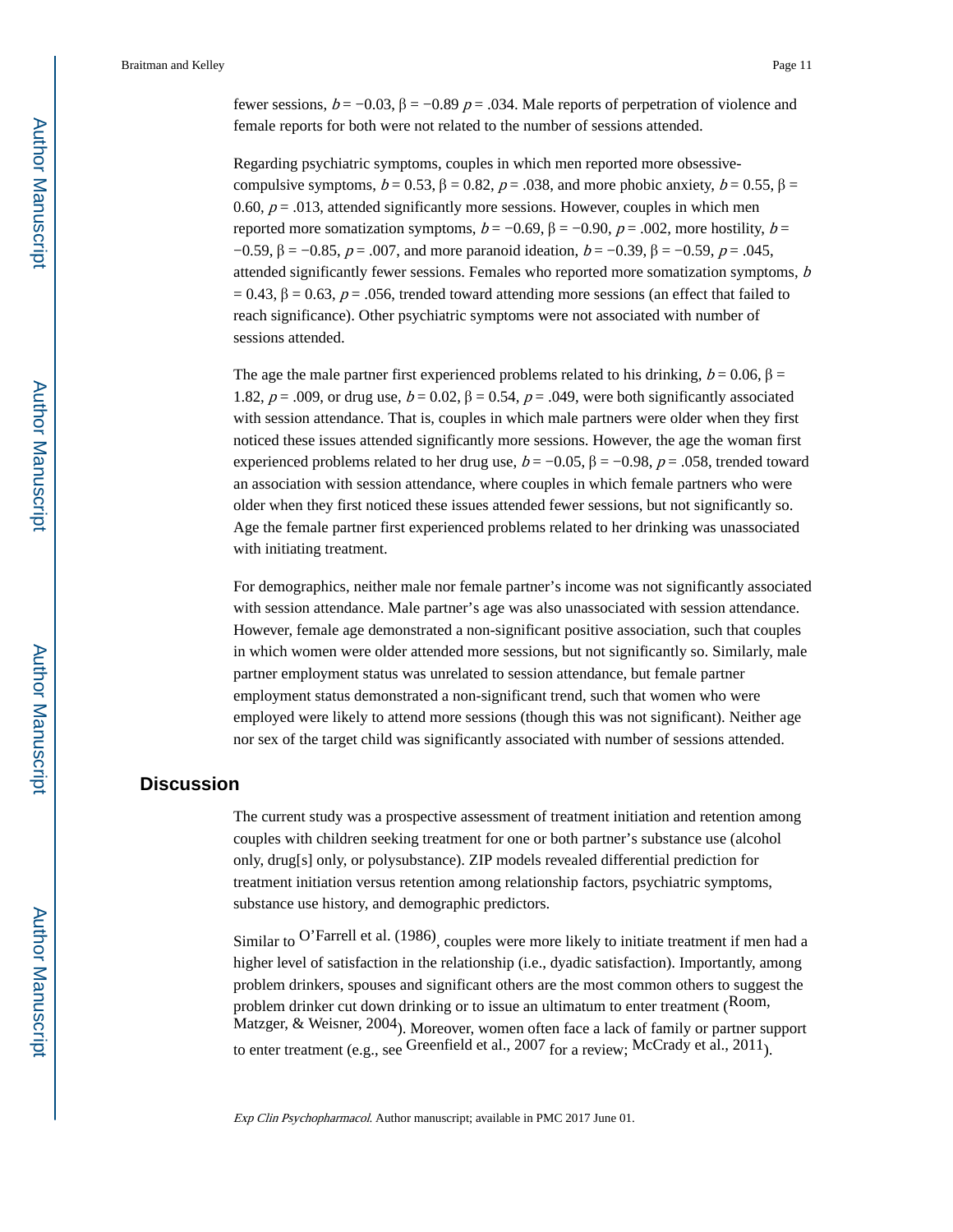Given that women appear more supportive of their male partners' decisions to enter treatment for substance abuse and may be more supportive of continuing treatment, it is not surprising that for men, their *own* relationship satisfaction appears to be key for men's willingness to enter couples treatment for substance abuse.

For women, higher dyadic cohesion was associated with less likelihood of initiating treatment, also similar to O'Farrell et al. (1986). Women who report higher dyadic cohesion may perceive substance abuse as less of a problem for the relationship, thus, treatment is unnecessary. This sex difference may reflect that spending time together may have different meanings for men and women. Further, time together may be an especially important issue among couples with children, as couples with children often have more difficulty making time for one another (Reynolds & Knudson-Martin, 2015). It is also possible that more time apart may reflect more severe substance abuse on the part of their male partners. If so, this may help explain the association between dyadic cohesion and couples-based treatment initiation among women.

Type of substance dependence or abuse (i.e., alcohol only, drug[s] only or polysubstance) did not predict either initiation or retention. This finding is consistent with McCaul and colleagues (2001) who found type of substance use did not predict retention, but is counter to the findings of Weisner and colleagues (2001) who found those with alcohol use problems were more likely to initiate treatment. The finding that type of substance use disorder did not predict initiation or treatment may reflect the entrenched nature of drug and alcohol misuse in the sample. On average, both male and female partners with substance abuse problems reported more than 15 years of problematic alcohol or drug use. Further, 38.8% of men and 20.4% of women within the current sample met DSM-IV-TR criteria for both drug and alcohol dependence or abuse. The longstanding nature of substance abuse and the comorbid nature of drug and alcohol disorders may have reduced differences between alcohol and drug use treatment initiation and retention. Moreover, in contrast to previous research that has examined attendance in outpatient treatment that did not involve couples therapy, we examined couples willingness and retention in conjoint treatment. More globally, as compared to the type of substance, our findings suggest that among stable couples with children in which one or both partners have a long history of substance use problems, other variables such as relationship issues may be more critical for initiating and attending conjoint treatment.

Couple type (i.e., both partners met diagnostic criteria for drug or alcohol use disorder or both versus only one partner) was also not related to dropout before or during treatment. The challenge with treating only one member of a substance-abusing couple is that if the treatment-seeking partner stops using, the relationship rarely survives (O'Farrell & Fals-Stewart, 2006<sub>).</sub> Schumm, O'Farrell, and Andreas (2012) found BCT was equally effective for dual alcohol-abusing versus single-alcohol problem couples. With respect to the clinical implications of the present study, our findings suggest that BCT for dual partner drug or alcohol use disorder is equally viable as BCT for single partner substance abuse.

Women who were older when they first suspected they had a problem (both alcohol and drugs) were more likely to initiate treatment. Graff et al  $(2009)$  found later age of onset was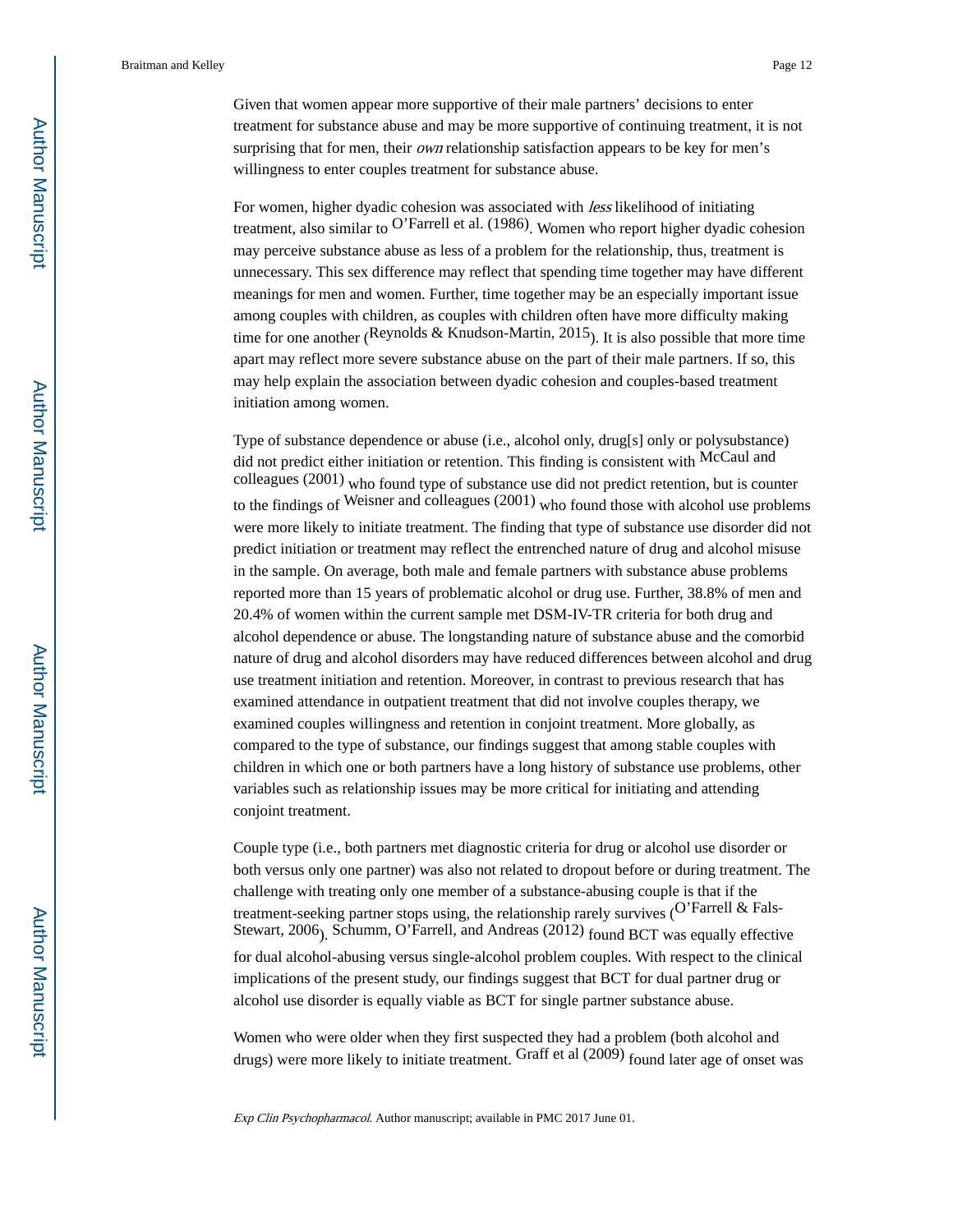associated with better treatment adherence. Suspecting problems early may be a proxy for greater severity of substance abuse which in turn may be associated with less likelihood to enter treatment. In contrast, men who were older when they first suspected they had a problem with alcohol were less likely to initiate treatment. Early substance use is associated with more problematic substance use and psychiatric problems over time (see Dennis, Scott, Funk, & Foss, 2005 for a discussion). It is possible that men who suspected problems at later ages may downplay the significance of alcohol use or perceive alcohol problems as less problematic. If this is the case, this would be consistent with Weisner and Hatzger (2002) who found that more severe dependence was associated with being more likely to initiate treatment.

Consistent with Weisner et al. (2001), men diagnosed with alcohol use disorder only were more likely to engage in treatment. Also, men who were older when they first suspected they had a problem (both alcohol and drugs) had better retention. Given the limited marketing funds available to many substance abuse treatment programs, targeting BCT to older couples in which men have alcohol use disorder (relative to drug use disorder or alcohol and drug use disorder) may be a more effective use of existing resources.

Similar to previous research with male drug abusers (Kelly et al., 2004), higher male income was associated with a greater likelihood of initiating treatment. However, men's income was not associated with treatment retention. The finding that men's income was not associated with treatment retention and more globally the relatively low levels of program completion, may reflect that many families were poor, the typical male partner was employed in manual labor (e.g., construction worker), and many subjects experienced frequent job changes and fluctuating work schedules.

Although female income was not associated with treatment initiation, we found a nonsignificant trend toward better session attendance in couples where female partners were employed. Consistent with previous research (e.g., Graff et al., 2009), there was a nonsignificant trend for older women to have better retention. Related to these findings, couples with older target children were more likely to initiate treatment. Among women with substance use disorders, children have been shown to be a barrier to attending substance abuse treatment (e.g., Stewart, Gossop, & Trakada, 2007). These findings may reflect that employed women may have more reliable childcare and and transportation. Importantly, couples-based treatment may be a more viable for option for parents of older children as older youth may not need childcare during treatment. It is also possible that parents with older target children may be more likely to initiate treatment as subject abuse progresses over time and individuals typically have years of problematic year prior to treatment (e.g., Schumm et al., 2014). Although parental age was not associated with retention in men or treatment initiation for men or women, consistent with previous research (e.g., Graff et al., 2009), there was a non-significant trend for older women to have better retention.

Although women's reports of violence were not associated with initiation and retention, men who reported greater intimate partner victimization attended fewer treatment sessions. Further, we found a non-significant trend such that men's reports of perpetrating more violence were associated with lower likelihood of initiation treatment. In instances in which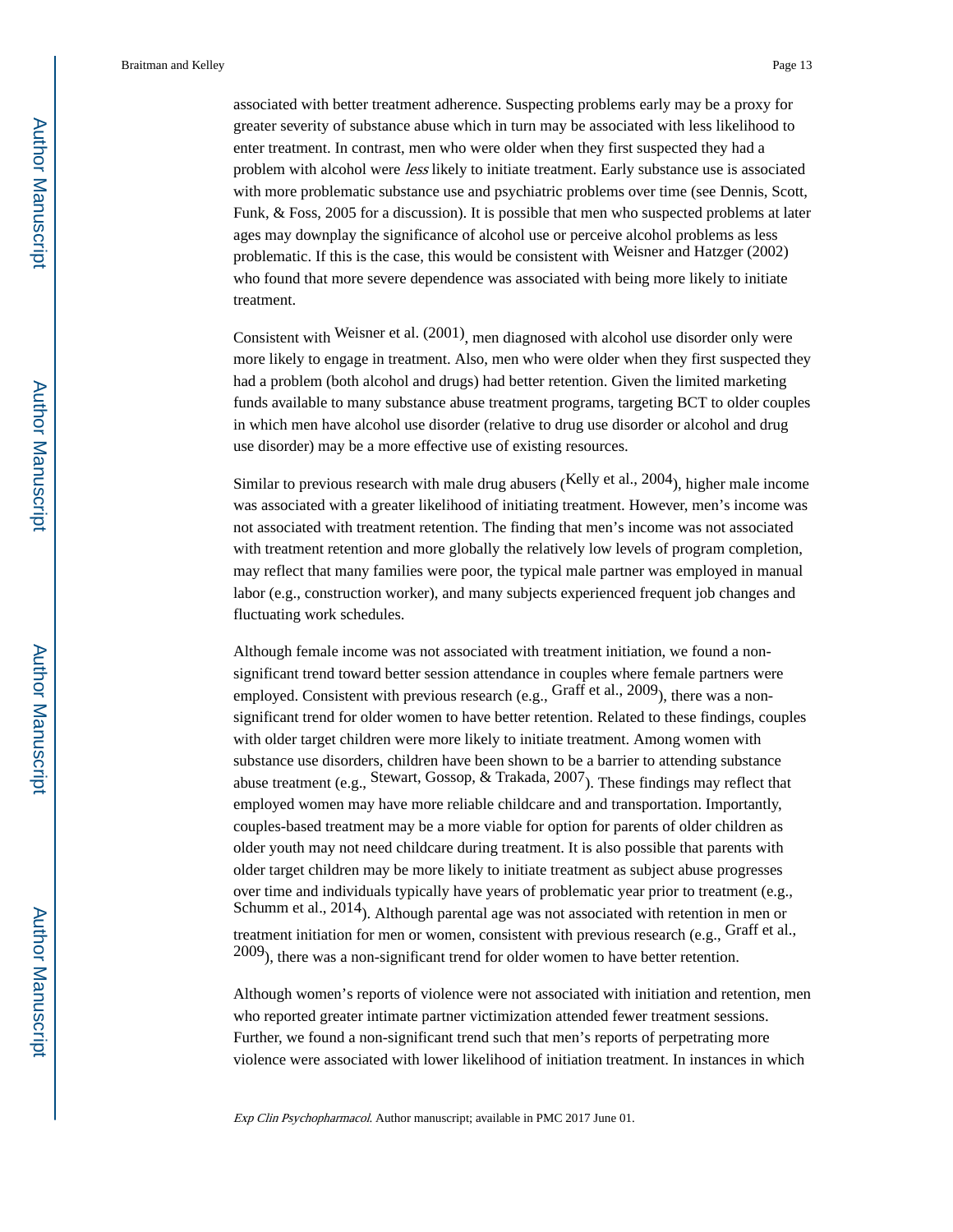men perpetrate violence, women may not feel safe attending a conjoint treatment. It is possible that men who report greater victimization may experience lower relationship satisfaction which may undermine treatment adherence.

As expected, treatment initiation and retention were strongly associated with men's psychiatric symptoms. Couples in when men reported more depressive symptoms, less hostility, and less phobic anxiety were more likely to initiate treatment. They are also more likely to initiate treatment if women experience more somatization and less psychoticism (non-significant trend). Couples are more likely to stay in treatment if men are more obsessive-compulsive, less hostile, experience more phobic anxiety, experience less somatization, and experience less paranoid ideation. The only relationship between women's psychiatric symptoms and retention was a non-significant trend toward a relationship with somatization, in which couples were more likely to stay in treatment if the woman was more somatic. For men, hostility may be a stronger barrier to treatment and to relationship instability (e.g., Floyd, 2006). Conversely, men who experience greater phobic anxious men may fear adverse effects from their substance dependence or abuse, thus may be more ready to accept treatment to prevent these. Similarly, women higher in somatization may be more aware of bodily distress caused by substance dependence or abuse either directly or indirectly, thus may be more willing to accept treatment.

Several study limitations and suggestions for future research should also be noted which might temper conclusions. All information was collected via self-report. Future research might consider corroborating participant reports of use via other means such as urine analysis or other biological markers. Although the sample size is not atypical for outpatient treatment research (e.g., Graff et al., 2009; Kelly et al., 2004; McCrady et al., 2011), it was still relatively small. For this reason, we included effect sizes for all analyses and documented trends that failed to reach statistical significance ( $p < .10$ ) to prevent missing clinically relevant effects (Ashery & McAuliffe, 1992). However, we recognize that this approach increases the risk of inflating the type-I error rate. Further, we recommend replicating studying findings with larger samples. The findings regarding age of first problematic use, in particular, should be interpreted with caution given the low-n associated with responding to these questions. In addition, families represented two-parent families in which either or both parents met criteria for drug or alcohol use or both. Importantly, these were families who at least expressed interest in attending substance abuse treatment. Ideally future research should attempt to examine how couples who indicate no interest in attending conjoint treatment, or treatment more generally, differ from those who initiate and remain in treatment. Generalizations beyond this group should be made with caution. Ideally, future investigations should focus on couples in which only the female partner has substance use disorder, given its low incidence in the current sample. In addition, controlled studies are need in which partners have the option of attending individual treatment for substance use disorder.

Despite these limitations, findings point to specific risk factors for dropping out prior to treatment initiation, and separate risk factors for dropping out during treatment, which may help guide researchers and clinicians on where they may need to focus efforts to increase initiation and retention in conjoint treatment for substance abuse. ZIP models simultaneously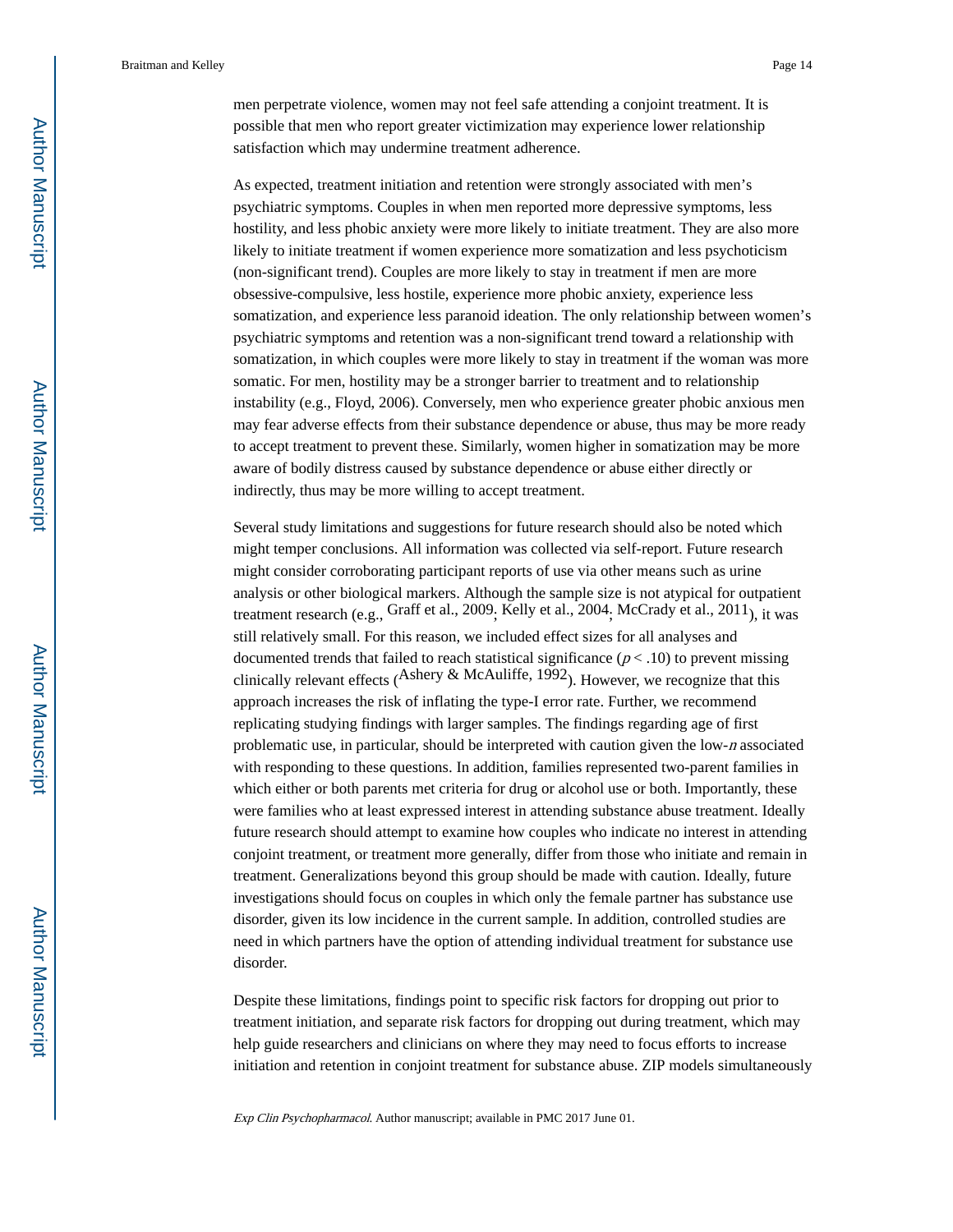examined treatment initiation and retention, revealing differential prediction across dropout type. While some findings replicated previous research, the current study also expanded on research examining couples-focused factors of SUD treatment. For example, while higher relationship satisfaction among male partners was associated with higher likelihood of treatment initiation, female partner's report of dyadic cohesion was associated with lower likelihood of initiating treatment. Moreover, men's psychiatric symptoms were more relevant for both treatment initiation and retention. His reports regarding intimate partner violence also had more salience for treatment engagement. Results suggest that different factors may be associated with men and women's willingness to initiate and attend conjoint treatment for substance abuse.

## **References**

- Ashery RS, McAuliffe WE. Implementation issues and techniques in randomized trials of outpatient psychosocial treatments for drug abusers: Recruitment of subjects. The American Journal of Drug and Alcohol Abuse. 1992; 18(3):305–329. DOI: 10.3109/00952999209026069 [PubMed: 1329493]
- Brown CH, Bennett ME, Li L, Bellack AS. Predictors of initiation and engagement in substance abuse treatment among individuals with co-occurring serious mental illness and substance use disorders. Addictive Behaviors. 2011; 36:439–447. DOI: 10.1016/j.addbeh.2010.12.001 [PubMed: 21196081]
- Cisler RA, Silverman BL, Gromov I, Gastfriend DR. Impact of treatment with intramuscular, injectable, extended-release naltrexone on counseling and support group participation in patients with alcohol dependence. Journal of Addiction Medicine. 2010; 4(3):181–185. DOI: 10.1097/ADM. 0b013e3181c82207 [PubMed: 21769033]
- Conners NA, Grant A, Crone CC, Whiteside-Mansell L. Substance abuse treatment for mothers: Treatment outcomes and the impact of length of stay. Journal of Substance Abuse Treatment. 2006; 31:447–456. DOI: 10.1016/j.jsat.2006.06.001 [PubMed: 17084800]
- Darke S, Ross J, Teesson M, Ali R, Cooke R, Ritter A, Lynskey M. Factors associated with 12 months continuous heroin abstinence: Findings from the Australian Treatment Outcome Study (ATOS). Journal of Substance Abuse Treatment. 2005; 28(3):255–263. DOI: 10.1016/j.jsat.2005.01.006 [PubMed: 15857726]
- Delgadillo J, Gore S, Ali S, Ekers D, Gilbody S, Gilchrist G, McMillan D, Hughes E. Feasibility randomized controlled trial of cognitive and behavioral interventions for depression symptoms in patients accessing drug and alcohol treatment. Journal of Substance Abuse Treatment. 2015; 55:6– 14. doi.org/10.1016/j.jsat.2015.02.008. [PubMed: 25819701]
- Dennis ML, Scott CK, Funk R, Foss MA. The duration and correlates of addiction and treatment careers. Journal of Substance Abuse Treatment. 2006; 28:S51–S62. DOI: 10.1016/j.jsat.2004.10.013 [PubMed: 15797639]
- Derogatis, LR. SCL-90-R, administration, scoring and procedures manual-II for the R(evised) version and other instruments of the Psychopathology Rating Scale Series. Clinical Psychometric Research; Townson: 1992.
- Dutra L, Stathopoulou G, Basden SL, Leyro TM, Powers MB, Otto MW. A meta-analytic review of psychosocial interventions for substance use disorders. American Journal of Psychiatry. 2008; 165:179–187. DOI: 10.1176/appi.ajp.2007.06111851 [PubMed: 18198270]
- First, MB.; Spitzer, RL.; Gibbon, M.; Williams, JBW. Structured Clinical Interview for DSM-IV-TR Axis I Disorders, Research Version, Non-patient Edition (SCID-I/NP). Biometrics Research, New York State Psychiatric Institute; New York: 2010.
- Floyd GJ, Cranford JA, Daugherty MK, Fitzgerald HE, Zucker RA. Marital interaction in alcoholic and nonalcoholic couples: Alcoholic subtype variations and wives' alcoholism status. Journal of Abnormal Psychology. 2006; 115:121–130. doi.org/10.1037/0021-843X.115.1.121. [PubMed: 16492103]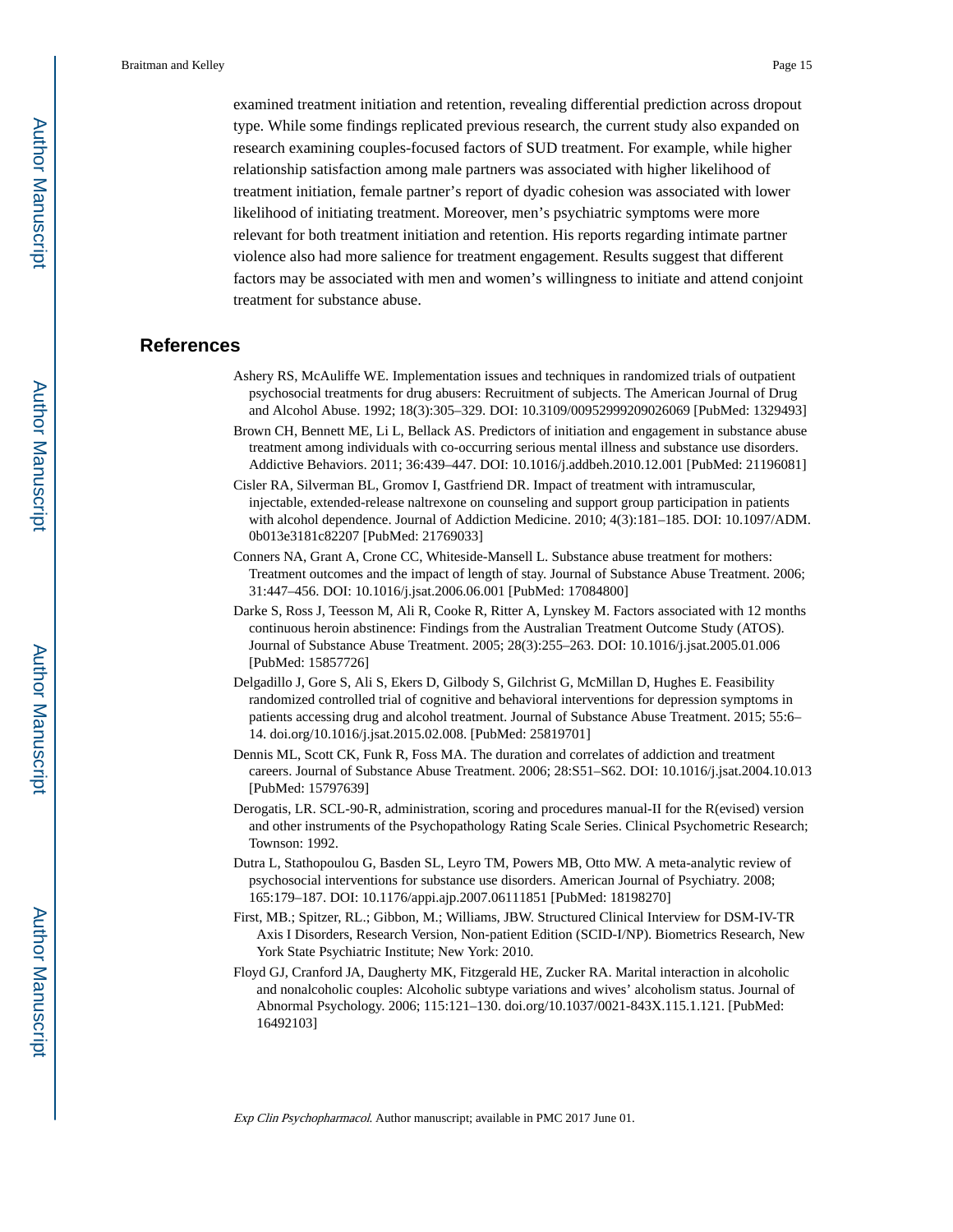- Graff FS, Morgan TJ, Epstein EE, McCrady BS, Cook SM, Jensen NK, Kelly S. Engagement and retention in outpatient alcoholism treatment for women. The American Journal on Addictions. 2009; 18:277–288. DOI: 10.1080/10550490902925540 [PubMed: 19444731]
- Greenfield L, Burgdorf K, Chen X, Porowski A, Roberts T, Herrell J. Effectiveness of long-term residential substance abuse treatment for women: Findings from three national studies. The American Journal of Drug and Alcohol Abuse. 2004; 30(3):537–550. DOI: 10.1081/ ADA-200032290 [PubMed: 15540492]
- Greenfield SF, Brooks AJ, Gordon SM, Green CA, Kropp F, McHugh RK, Miele GM. Substance abuse treatment entry, retention, and outcome in women: A review of the literature. Drug and Alcohol Dependence. 2007; 86:1–21. DOI: 10.1016/j.drugalcdep.2006.05.012 [PubMed: 16759822]
- Gregoire KA, Schultz DJ. Substance-abusing child welfare parents: Treatment and child placement outcomes. Child Welfare: Journal of Policy, Practice, and Program. 2001; 80(4):433–452.
- Hasin D, Liu X, Nunes E, McCloud S, Samet S, Endicott J. Effects of major depression on remission and relapse of substance dependence. Archives of General Psychiatry. 2002; 59:375–380. DOI: 10.1001/archpsyc.59.4.375 [PubMed: 11926938]
- Kelly S, Epstein EE, McCrady BS. Pretreatment attrition from couple therapy for male drug abusers. The American Journal of Drug and Alcohol Abuse. 2004; 30(1):1–19. DOI: 10.1081/ ADA-120029861 [PubMed: 15083551]
- Klostermann K, Kelley ML, Mignone T, Pusateri L, Wills K. Behavioral couples therapy for substance abusers: Where do we go from here? Substance Use & Misuse. 2011; 46:1502–1509. DOI: 10.3109/10826084.2011.576447 [PubMed: 21707469]
- Kokkevi A, Stefanis N, Anastasopoulou E, Kostogianni C. Personality disorders in drug abusers: Prevalence and their association with AXIS I disorders as predictors of treatment retention. Addictive Behaviors. 1998; 23(6):841–854. DOI: 10.1016/S0306-4603(98)00071-9 [PubMed: 9801720]
- Lobbestael J, Leurgans M, Arntz A. Inter-rater reliability of the Structured Clinical Interview for DSM-IV Axis I Disorders (SCID I) and Axis II Disorders (SCID II). Clinical Psychology & Psychotherapy. 2010; 18(1):75–79. DOI: 10.1002/cpp.693 [PubMed: 20309842]
- McCaul ME, Svikis DS, Moore RD. Predictors of outpatient treatment retention: Patient versus substance use characteristics. Drug and Alcohol Dependence. 2001; 62:9–17. [PubMed: 11173163]
- McCrady BS, Epstein EE, Cook S, Jensen NK, Ladd BO. What do women want? Alcohol treatment choices, treatment entry and retention. Psychology of Addictive Behaviors. 2011; 25(3):521–529. DOI: 10.1037/a0024037 [PubMed: 21644804]
- McCrady BS, Epstein EE, Cook S, Jensen NK, Hildebrandt T. A randomized trial of individual and couple behavioral alcohol treatment for women. Journal of Consulting and Clinical Psychology. 2009; 77:243–256. DOI: 10.1037/a0014686 [PubMed: 19309184]
- McKay JR. Is there a case for extended interventions for alcohol and drug use disorders? Addiction. 2005; 100(11):1594–1610. DOI: 10.1111/j.1360-0443.2005.01208.x [PubMed: 16277622]
- Meis LA, Griffin JM, Greer N, Jensen AC, MacDonald R, Carlyle M, Wilt TJ. Couple and family involvement in adult mental health treatment: A systematic review. Clinical Psychology Review. 2013; 33(2):275–286. DOI: 10.1016/j.cpr.2012.12.003 [PubMed: 23321286]
- Mignone T, Klostermann K, Chen R. The relationship between relapse to alcohol and relapse to violence. Journal of Family Violence. 2009; 24:497–505. DOI: 10.1007/s10896-009-9248-1
- Mitchell AJ, Selmes T. Why don't patients attend their appointments? Maintaining engagement with psychiatric services. Advances in Psychiatric Treatment. 2007; 13(6):423–34. DOI: 10.1192/ apt.bp.106.003202
- Muthén, LK.; Muthén, BO. Mplus User's Guide. Sixth Edition. Muthén & Muthén; Los Angeles, CA: 1998-2010.
- O'Farrell TJ, Clements K. Review of outcome research on marital and family therapy in treatment for alcoholism. Journal of Marital & Family Therapy. 2012; 38(1):122–144. [PubMed: 22283384]
- O'Farrell, TJ.; Fals-Stewart, W. Behavioral couples therapy for alcoholism and drug abuse. Guilford Press; New York, NY, US: 2006.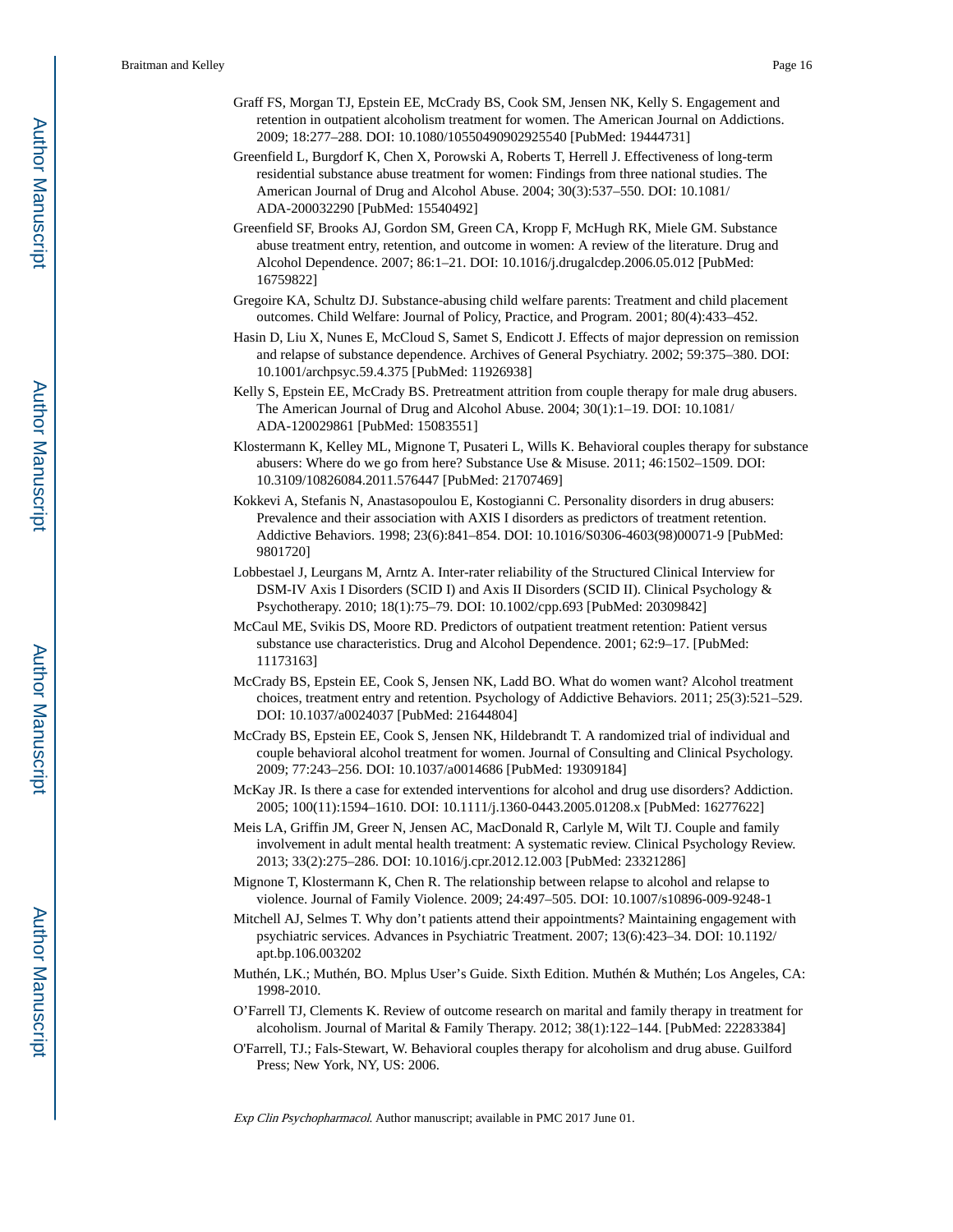- O'Farrell TJ, Kleinke C, Thompson DL, Cutter HSG. Differences between alcoholic couples accepting and rejecting an offer of outpatient marital therapy. The American Journal of Drug and Alcohol Abuse. 1986; 12:285–294. [PubMed: 3503571]
- Powers MB, Vedel E, Emmelkamp PMG. Behavioral couples therapy (BCT) for alcohol and drug use disorders: A meta-analysis. Clinical Psychology Review. 2008; 28(6):952–962. DOI: 10.1016/ j.cpr.2008.02.002 [PubMed: 18374464]
- Reynolds C, Knudson-Martin C. Gender and the construction of intimacy among committed couples with children. Family Process. 2015; 54:293–307. DOI: 10.1111/famp.12100 [PubMed: 25263968]
- Room R, Matzger H, Weisner C. Sources of informal pressure on problematic drinkers to cut down or seek treatment. Journal of Substance Use. 2004; 9(6):280–295. DOI: 10.1080/14659890410001711733
- Schumm JA, O'Farrell TJ, Andreas JB. Behavioral Couples Therapy when both partners have current alcohol use disorder. Alcoholism Treatment Quarterly. 2012; 30(4):407–421. DOI: 10.1080/07347324.2012.718963 [PubMed: 23264718]
- Schumm JA, O'Farrell TJ, Kahler CW, Murphy MM, Muchowski P. A randomized clinical trial of Behavioral Couples Therapy versus individually based treatment for women with alcohol dependence. Journal of Consulting and Clinical Psychology. 2014; 82(6):993.doi: 10.1037/ a0037497 [PubMed: 25045910]
- Simpson DD, Joe GW, Brown BS. Treatment retention and follow-up outcomes in the drug abuse treatment outcome study (DATOS). Psychology of Addictive Behavior. 1997; 11:294–307. DOI: 10.1037/0893-164X.11.4.294
- Spanier GB. Measuring dyadic adjustment: New scales for assessing the quality of marriage and similar dyads. Journal of Marriage and the Family. 1976; 38:15–28.
- Stark MJ. Dropping out of substance abuse treatment: A clinically oriented review. Clinical Psychology Review. 1992; 12:93–116.
- Straus MA, Hamby SL, Boney-McCoy S, Sugarman DB. The Revised Conflict Tactics Scales (CTS2): Development and preliminary psychometric data. Journal of Family Issues. 1996; 17(3):283–316. DOI: 10.1177/019251396017003001
- Stewart D, Gossop M, Trakada K. Drug dependent parents: Childcare responsibilities, involvement with treatment services and treatment outcomes. Addictive Behaviors. 2007; 32(8):1657–1668. DOI: 10.1016/j.addbeh.2006.11.019 [PubMed: 17196752]
- Weisner C, Matzger H. A prospective study of the factors influencing entry to alcohol and drug treatment. The Journal of Behavioral Health Services & Research. 2002; 29(2):126–137. DOI: 10.1007/BF02287699 [PubMed: 12032970]
- Weisner C, Mertens J, Tam T, Moore C. Factors affecting the initiation of substance abuse treatment in managed care. Addiction. 2001; 96:705–716. [PubMed: 11331029]
- Zhang Z, Friedmann PD, Gerstein DR. Does retention matter? Treatment duration and improvement in drug use. Addiction. 2003; 98(5):673–684. DOI: 10.1046/j.1360-0443.2003.00354.x [PubMed: 12751985]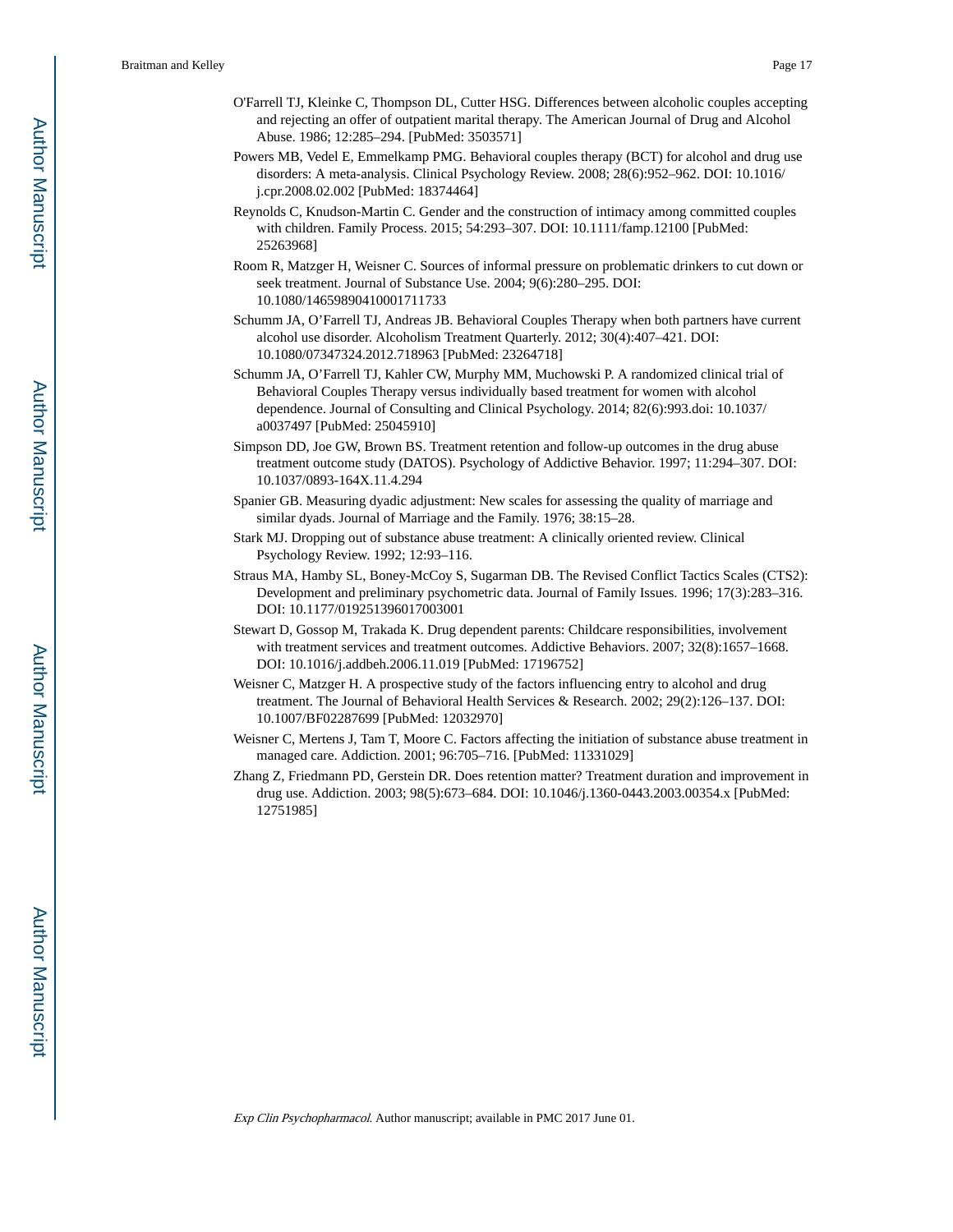## **Table 1**

Descriptive Statistics for Continuous Model Variables for Male and Female Partners

|                                              | Men              |         | Women            |       | Recruitment<br><b>Differences</b> |        |
|----------------------------------------------|------------------|---------|------------------|-------|-----------------------------------|--------|
|                                              | M                | SD      | M                | SD    | Male <i>p</i>                     | Fem. p |
| <b>Relationship Satisfaction</b>             |                  |         |                  |       |                                   |        |
| <b>Dyadic Consensus</b>                      | 43.26            | 8.98    | 40.73            | 10.89 | .041                              | .004   |
| <b>Dyadic Satisfaction</b>                   | 32.86            | 8.57    | 28.09            | 11.18 | .252                              | .764   |
| <b>Affectional Expression</b>                | 7.68             | 3.09    | 6.81             | 2.96  | .031                              | .036   |
| <b>Dyadic Cohesion</b>                       | 14.20            | 5.42    | 13.33            | 5.85  | .079                              | .552   |
| <b>Intimate Partner Violence</b>             |                  |         |                  |       |                                   |        |
| Perpetration of Violence                     | 4.54             | 9.06    | 12.09            | 24.17 | .600                              | .227   |
| Victim of Violence                           | 6.66             | 12.25   | 10.90            | 22.55 | .797                              | .111   |
| Psychiatric Symptoms                         |                  |         |                  |       |                                   |        |
| Somatization                                 | 0.70             | 0.68    | 0.95             | 0.76  | .231                              | .825   |
| Obsessive-Compulsive                         | 0.79             | 0.81    | 1.06             | 0.85  | .384                              | .547   |
| <b>Interpersonal Sensitivity</b>             | 0.56             | 0.67    | 0.86             | 0.83  | .857                              | .706   |
| Depression                                   | 0.89             | 0.77    | 1.32             | 0.94  | .134                              | .010   |
| Anxiety                                      | 0.57             | 0.72    | 0.79             | 0.81  | .974                              | .193   |
| Hostility                                    | 0.74             | 0.76    | 1.00             | 0.90  | .937                              | .397   |
| Phobic Anxiety                               | 0.26             | 0.57    | 0.40             | 0.75  | .249                              | .714   |
| Paranoid Ideation                            | 0.73             | 0.78    | 0.91             | 0.91  | .540                              | .942   |
| Psychoticism                                 | 0.47             | 0.63    | 0.50             | 0.55  | .653                              | .063   |
| Age Of First Problems (Alcohol)              | 21.00            | 12.56   | 20.54            | 12.32 | .088                              | .208   |
| Age Of First Problems (Drug)                 | 22.03            | 11.09   | 21.83            | 8.77  | .586                              | .930   |
| Age                                          | 38.20            | 8.35    | 36.14            | 8.29  | .007                              | .001   |
| Income                                       | 5.77             | 4.66    | 3.58             | 3.76  | .006                              | .138   |
|                                              |                  | Men     |                  | Women |                                   |        |
|                                              | $\boldsymbol{n}$ | %       | $\boldsymbol{n}$ | %     |                                   |        |
| Race                                         |                  |         |                  |       |                                   |        |
| White                                        | 61               | 62.2    | 75               | 76.5  |                                   |        |
| <b>Black or African-American</b>             | 24               | 24.5    | 18               | 18.4  |                                   |        |
| American Indian or Alaskan<br>Native         | 8                | 8.2     | 6                | 6.1   |                                   |        |
| Hispanic or Latino                           | 7                | 7.1     | 7                | 7.1   |                                   |        |
| Asian                                        | $\boldsymbol{0}$ | 0.0     | 3                | 3.1   |                                   |        |
| Native Hawaiian or other<br>Pacific Islander | $\boldsymbol{0}$ | 0.0     | $\mathbf{1}$     | 1.0   |                                   |        |
| Employment                                   |                  |         |                  |       |                                   |        |
| Full-time                                    | 53               | 54.1    | 28               | 28.6  |                                   |        |
| Part-time                                    | 8                | 8.2     | 15               | 15.3  |                                   |        |
| Not employed                                 | 26               | 26.5    | 40               | 40.8  |                                   |        |
| Student                                      | $\boldsymbol{0}$ | $0.0\,$ | 5                | 5.1   |                                   |        |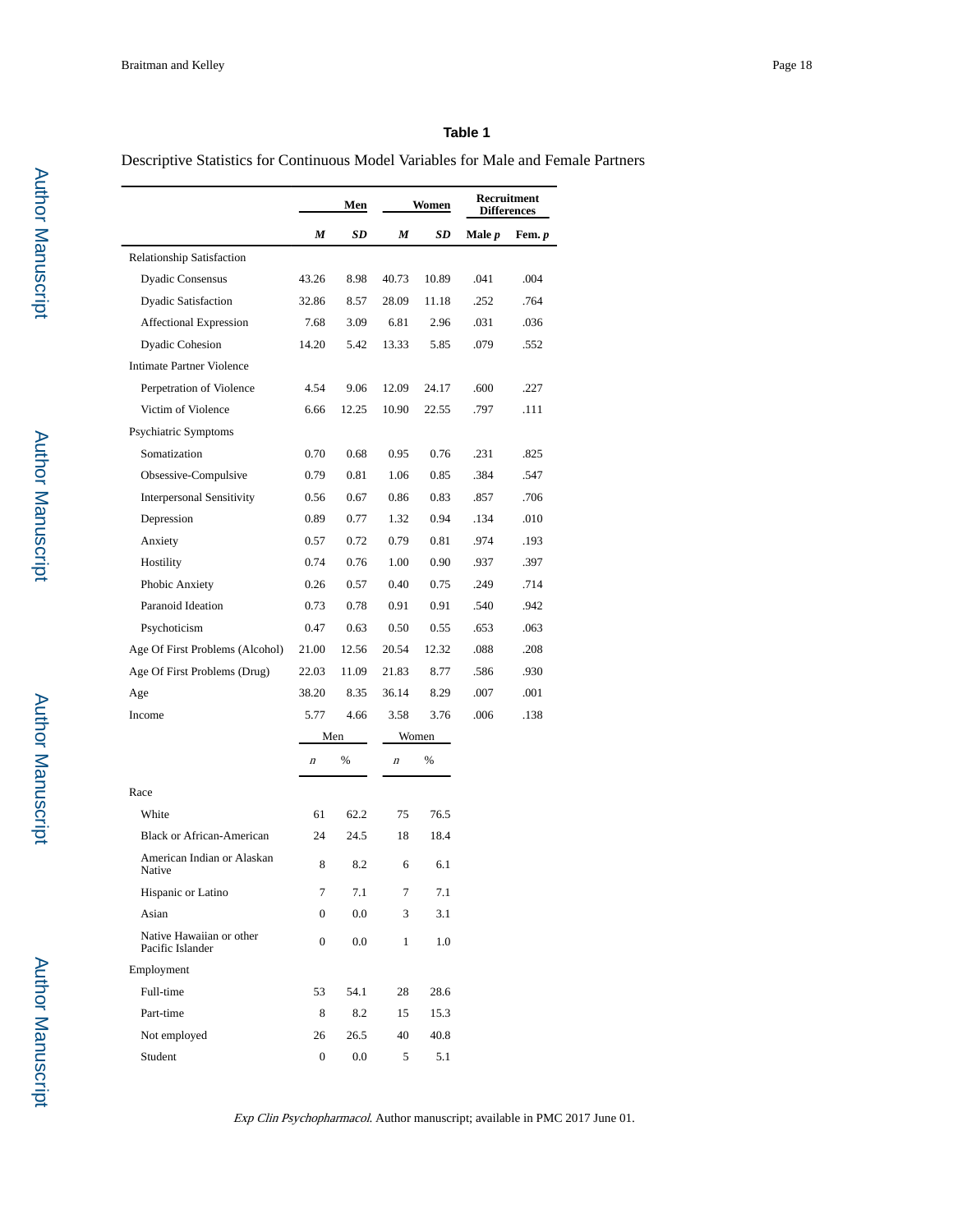|       |   | Women<br>Men |   | Recruitment<br><b>Differences</b> |               |        |
|-------|---|--------------|---|-----------------------------------|---------------|--------|
|       | M | SD           | M | SD                                | Male <i>p</i> | Fem. p |
| Other | 9 | 9.2          |   | 71                                |               |        |

*Note*. Fem. = Female. Recruitment differences were determined via ANOVAs across recruitment type, and associated p-values are included here. Participants were instructed to select all that apply for race.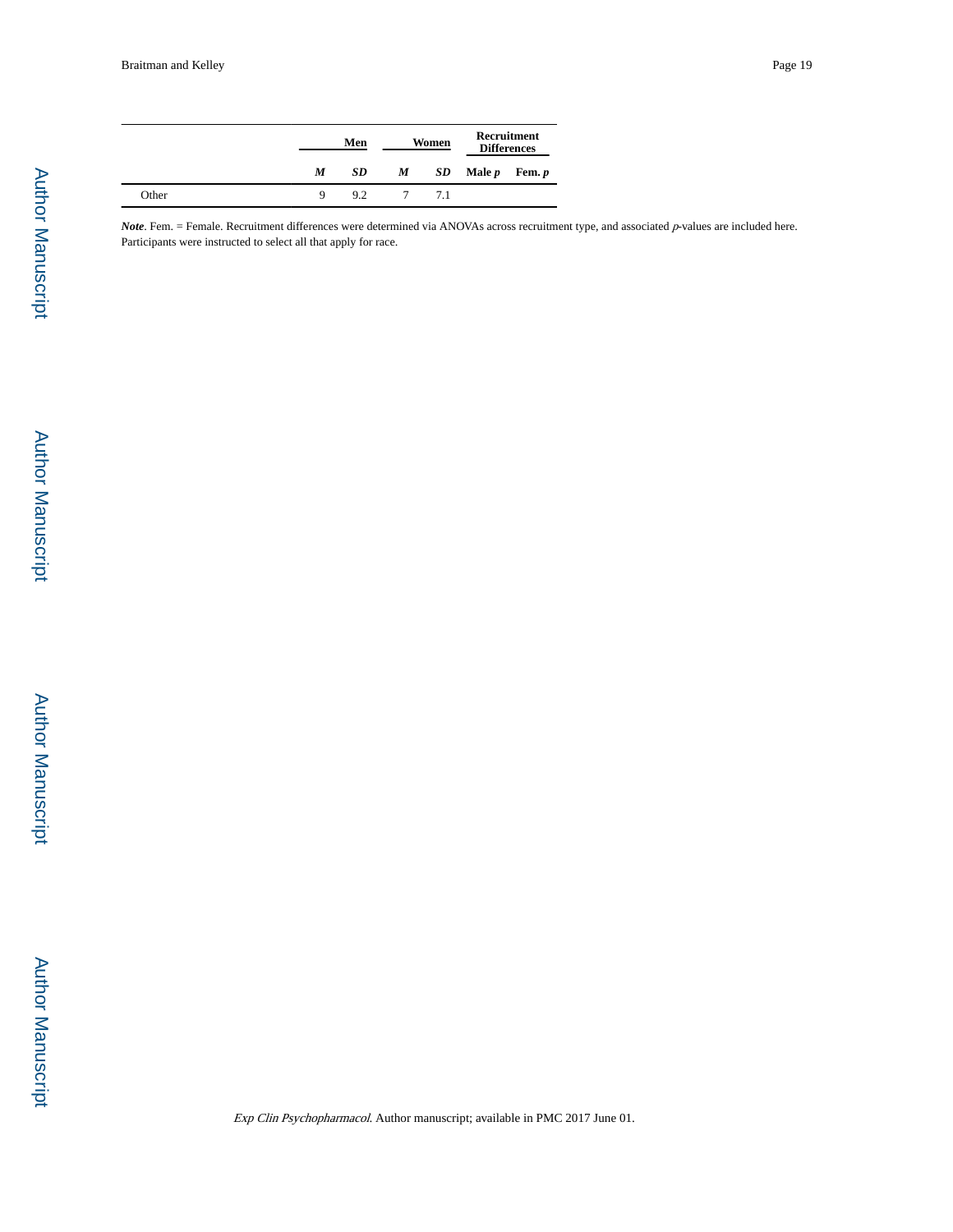## **Table 2**

Logit Results for Predicting Zeros (Not Initiating Treatment)

|                                   | n<br>(couples) | b                 | β        | SE   | t       | $\boldsymbol{p}$ |
|-----------------------------------|----------------|-------------------|----------|------|---------|------------------|
| <b>Relationship Satisfaction</b>  | 89             |                   |          |      |         |                  |
| Men's dyadic consensus            |                | 0.06              | 0.248    | 0.05 | 1.31    | .189             |
| Men's dyadic satisfaction         |                | $-0.16$ *         | $-0.575$ | 0.06 | $-2.57$ | .010             |
| Men's affectional expression      |                | 0.10              | 0.132    | 0.14 | 0.72    | .470             |
| Men's dyadic cohesion             |                | 0.09              | 0.208    | 0.11 | 0.84    | .399             |
| Women's dyadic consensus          |                | $-0.02$           | $-0.082$ | 0.06 | $-0.30$ | .761             |
| Women's dyadic satisfaction       |                | $-0.01$           | $-0.047$ | 0.07 | $-0.19$ | .852             |
| Women's affectional expression    |                | 0.10              | 0.122    | 0.17 | 0.57    | .569             |
| Women's dyadic cohesion           |                | $0.21$ $*$        | 0.470    | 0.10 | 2.09    | .037             |
| <b>Intimate Partner Violence</b>  | 85             |                   |          |      |         |                  |
| Men's perpetration of violence    |                | $0.12^{+7}$       | 0.512    | 0.06 | 1.87    | .061             |
| Men's victim of violence          |                | $-0.07$           | $-0.419$ | 0.06 | $-1.19$ | .235             |
| Women's perpetration of violence  |                | $-0.07$           | $-0.680$ | 0.06 | $-1.04$ | .298             |
| Women's victim of violence        |                | 0.05              | 0.462    | 0.05 | 1.01    | .312             |
| Psychiatric Symptoms              | 94             |                   |          |      |         |                  |
| Men's somatization                |                | $-0.78$           | $-0.143$ | 1.10 | $-0.71$ | .479             |
| Men's obsessive-compulsive        |                | 0.48              | 0.105    | 1.13 | 0.43    | .668             |
| Men's interpersonal sensitivity   |                | 0.20              | 0.036    | 1.15 | 0.18    | .861             |
| Men's depression                  |                | $-5.14$ *         | $-1.069$ | 2.35 | $-2.19$ | .029             |
| Men's anxiety                     |                | $-2.64$           | $-0.512$ | 1.83 | $-1.44$ | .150             |
| Men's hostility                   |                | $3.04*$           | 0.622    | 1.03 | 2.95    | .003             |
| Men's phobic anxiety              |                | 4.15 $*$          | 0.646    | 1.86 | 2.24    | .025             |
| Men's paranoid ideation           |                | 0.31              | 0.066    | 0.94 | 0.33    | .740             |
| Men's psychoticism                |                | 0.49              | 0.084    | 1.07 | 0.46    | .645             |
| <b>Women's somatization</b>       |                | $-1.99$ $*$       | $-0.409$ | 0.88 | $-2.27$ | .024             |
| Women's obsessive-compulsive      |                | $-0.68$           | $-0.152$ | 1.01 | $-0.67$ | .503             |
| Women's interpersonal sensitivity |                | $-0.18$           | $-0.039$ | 0.88 | $-0.20$ | .841             |
| Women's depression                |                | $-1.81$           | $-0.460$ | 1.44 | $-1.26$ | .209             |
| Women's anxiety                   |                | 2.93              | 0.648    | 2.00 | 1.47    | .143             |
| Women's hostility                 |                | $-1.47$           | $-0.319$ | 1.00 | $-1.46$ | .144             |
| Women's phobic anxiety            |                | $-0.49$           | $-0.101$ | 1.09 | $-0.45$ | .654             |
| Women's paranoid ideation         |                | 0.89              | 0.194    | 0.95 | 0.94    | .347             |
| Women's psychoticism              |                | 2.63 <sup>†</sup> | 0.392    | 1.42 | 1.85    | .064             |
| Age of first problems (alcohol)   | 57             |                   |          |      |         |                  |
| Man                               |                | $0.31$ $*$        | 1.564    | 0.13 | 2.39    | .017             |
| Woman                             |                | $-0.31$ *         | $-1.543$ | 0.13 | $-2.36$ | .019             |
| Age of first problems (drug)      | 16             |                   |          |      |         |                  |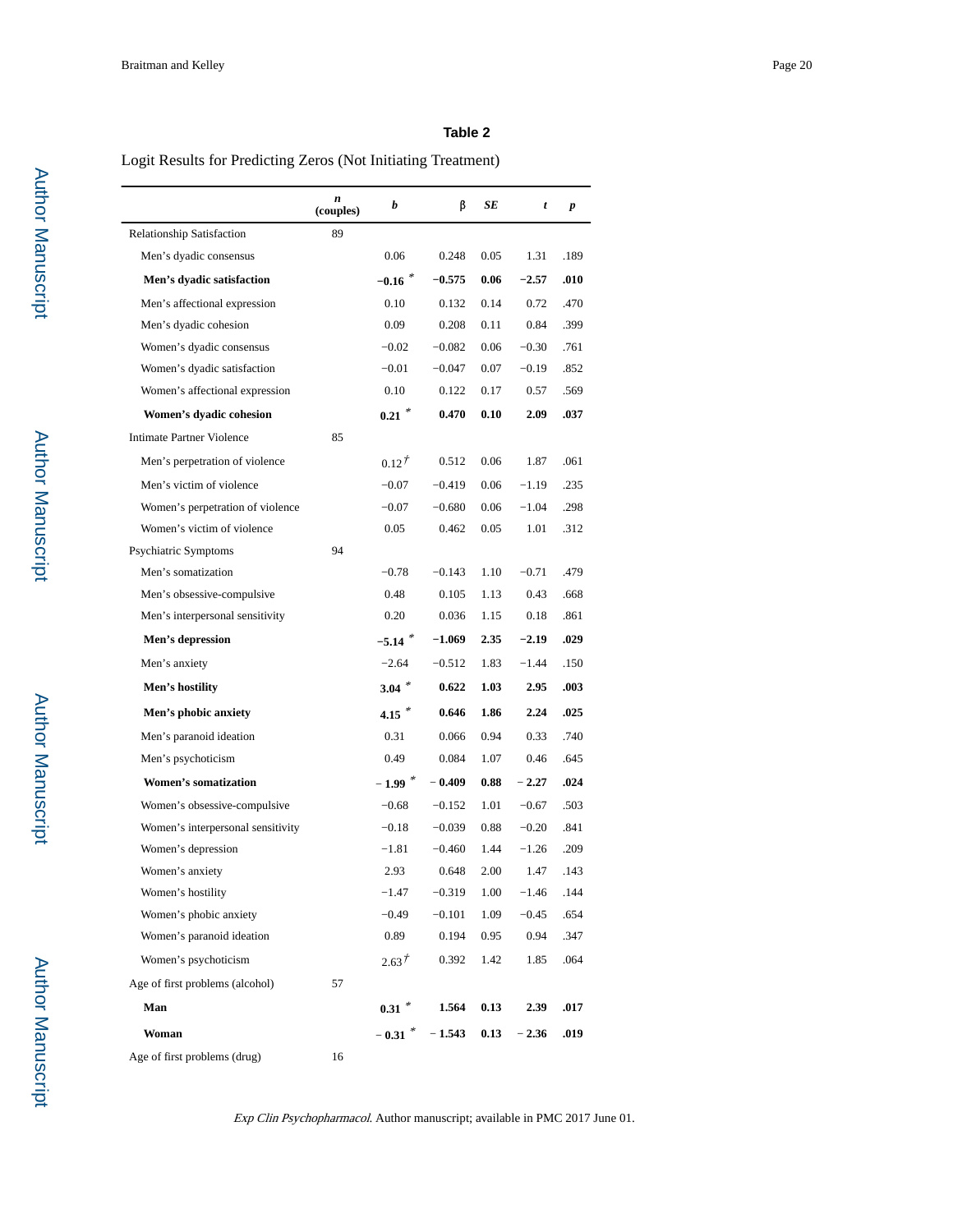|            | $\boldsymbol{n}$<br>(couples) | b         | β        | SE   | t       | $\boldsymbol{p}$ |
|------------|-------------------------------|-----------|----------|------|---------|------------------|
| Man        |                               | 0.01      | 0.026    | 0.05 | 0.09    | .926             |
| Woman      |                               | $-0.13$ * | $-0.547$ | 0.06 | $-2.25$ | .025             |
| Age        | 98                            |           |          |      |         |                  |
| Man        |                               | 0.01      | 0.021    | 0.05 | 0.10    | .920             |
| Woman      |                               | $-0.03$   | $-0.149$ | 0.05 | $-0.66$ | .510             |
| Income     | 96                            |           |          |      |         |                  |
| Man        |                               | $-0.12$ * | $-0.281$ | 0.05 | $-2.14$ | .032             |
| Woman      |                               | 0.02      | 0.036    | 0.07 | 0.25    | .802             |
| Employment | 95                            |           |          |      |         |                  |
| Man        |                               | $-0.27$   | $-0.071$ | 0.51 | $-0.54$ | .589             |
| Woman      |                               | $-0.72$   | $-0.194$ | 0.52 | $-1.39$ | .164             |
| Child age  | 98                            | $-0.14$ * | $-0.331$ | 0.06 | $-2.38$ | .017             |
| Child sex  | 97                            | 0.15      | 0.136    | 0.50 | 0.30    | .766             |

*Note*. Beta (β) reflects the standardized coefficient, indicating the strength of the relationship after rescaling into standard deviations from the original variable metrics. Significant findings are in bold text.

 $p < .05,$ 

 $\stackrel{\dagger}{p}$  < .10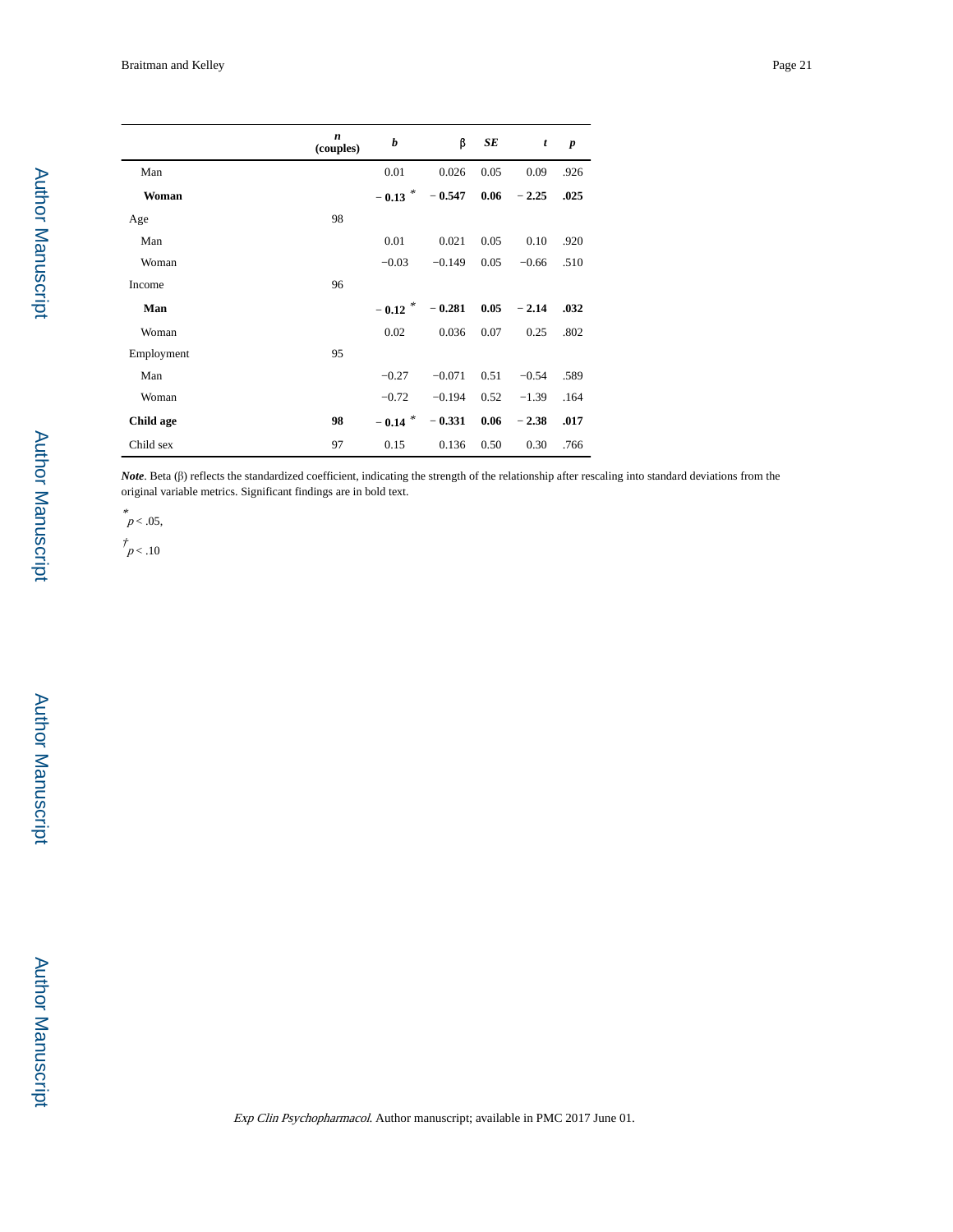#### **Table 3**

Poisson Results for Predicting (the Log of) Number of Sessions Attended

|                                   | n<br>(couples) | b                 | β        | SE   | t       | $\boldsymbol{p}$ |
|-----------------------------------|----------------|-------------------|----------|------|---------|------------------|
| <b>Relationship Satisfaction</b>  | 89             |                   |          |      |         |                  |
| Men's dyadic consensus            |                | $-0.02$           | $-0.658$ | 0.01 | $-1.02$ | .308             |
| Men's dyadic satisfaction         |                | 0.01              | 0.566    | 0.02 | 0.68    | .494             |
| Men's affectional expression      |                | $-0.04$           | $-0.565$ | 0.04 | $-1.07$ | .283             |
| Men's dyadic cohesion             |                | 0.02              | 0.591    | 0.03 | 0.89    | .375             |
| Women's dyadic consensus          |                | 0.02              | 1.048    | 0.01 | 1.42    | .154             |
| Women's dyadic satisfaction       |                | $-0.01$           | $-0.374$ | 0.02 | $-0.44$ | .660             |
| Women's affectional expression    |                | $-0.05$           | $-0.718$ | 0.04 | $-1.19$ | .235             |
| Women's dyadic cohesion           |                | 0.00              | 0.035    | 0.03 | 0.05    | .959             |
| <b>Intimate Partner Violence</b>  | 85             |                   |          |      |         |                  |
| Men's perpetration of violence    |                | $-0.01$           | $-0.184$ | 0.02 | $-0.36$ | .723             |
| Men's victim of violence          |                | $-0.03$ *         | $-0.887$ | 0.01 | $-2.12$ | .034             |
| Women's perpetration of violence  |                | 0.00              | $-0.167$ | 0.01 | $-0.24$ | .813             |
| Women's victim of violence        |                | 0.01              | 0.252    | 0.01 | 0.46    | .647             |
| Psychiatric Symptoms              | 94             |                   |          |      |         |                  |
| Men's somatization                |                | $-0.69$ *         | $-0.902$ | 0.23 | $-3.06$ | .002             |
| Men's obsessive-compulsive        |                | $0.53$ $*$        | 0.820    | 0.26 | 2.08    | .038             |
| Men's interpersonal sensitivity   |                | 0.02              | 0.030    | 0.27 | 0.09    | .930             |
| Men's depression                  |                | $-0.15$           | $-0.215$ | 0.28 | $-0.52$ | .605             |
| Men's anxiety                     |                | $-0.01$           | $-0.012$ | 0.32 | $-0.03$ | .978             |
| Men's hostility                   |                | $-0.59$ $*$       | $-0.851$ | 0.22 | $-2.69$ | .007             |
| Men's phobic anxiety              |                | $0.55$ $*$        | 0.603    | 0.22 | 2.49    | .013             |
| Men's paranoid ideation           |                | $-0.39$ *         | $-0.587$ | 0.20 | $-2.01$ | .045             |
| Men's psychoticism                |                | 0.30              | 0.363    | 0.32 | 0.95    | .340             |
| Women's somatization              |                | 0.43 <sup>†</sup> | 0.632    | 0.23 | 1.91    | .056             |
| Women's obsessive-compulsive      |                | $-0.02$           | $-0.026$ | 0.19 | $-0.08$ | .933             |
| Women's interpersonal sensitivity |                | $-0.12$           | $-0.188$ | 0.21 | $-0.59$ | .557             |
| Women's depression                |                | 0.18              | 0.331    | 0.22 | 0.84    | .403             |
| Women's anxiety                   |                | $-0.24$           | $-0.375$ | 0.24 | $-1.02$ | .310             |
| Women's hostility                 |                | $-0.07$           | $-0.110$ | 0.19 | $-0.38$ | .705             |
| Women's phobic anxiety            |                | $-0.18$           | $-0.267$ | 0.22 | $-0.82$ | .415             |
| Women's paranoid ideation         |                | 0.14              | 0.220    | 0.20 | 0.72    | .472             |
| Women's psychoticism              |                | $-0.42$           | $-0.446$ | 0.32 | $-1.30$ | .193             |
| Age of first problems (alcohol)   | 57             |                   |          |      |         |                  |
| Man                               |                | $0.06$ $^{\ast}$  | 1.822    | 0.02 | 2.63    | .009             |
| Woman                             |                | $-0.03$           | $-0.997$ | 0.02 | $-1.40$ | .161             |
| Age of first problems (drug)      | 16             |                   |          |      |         |                  |